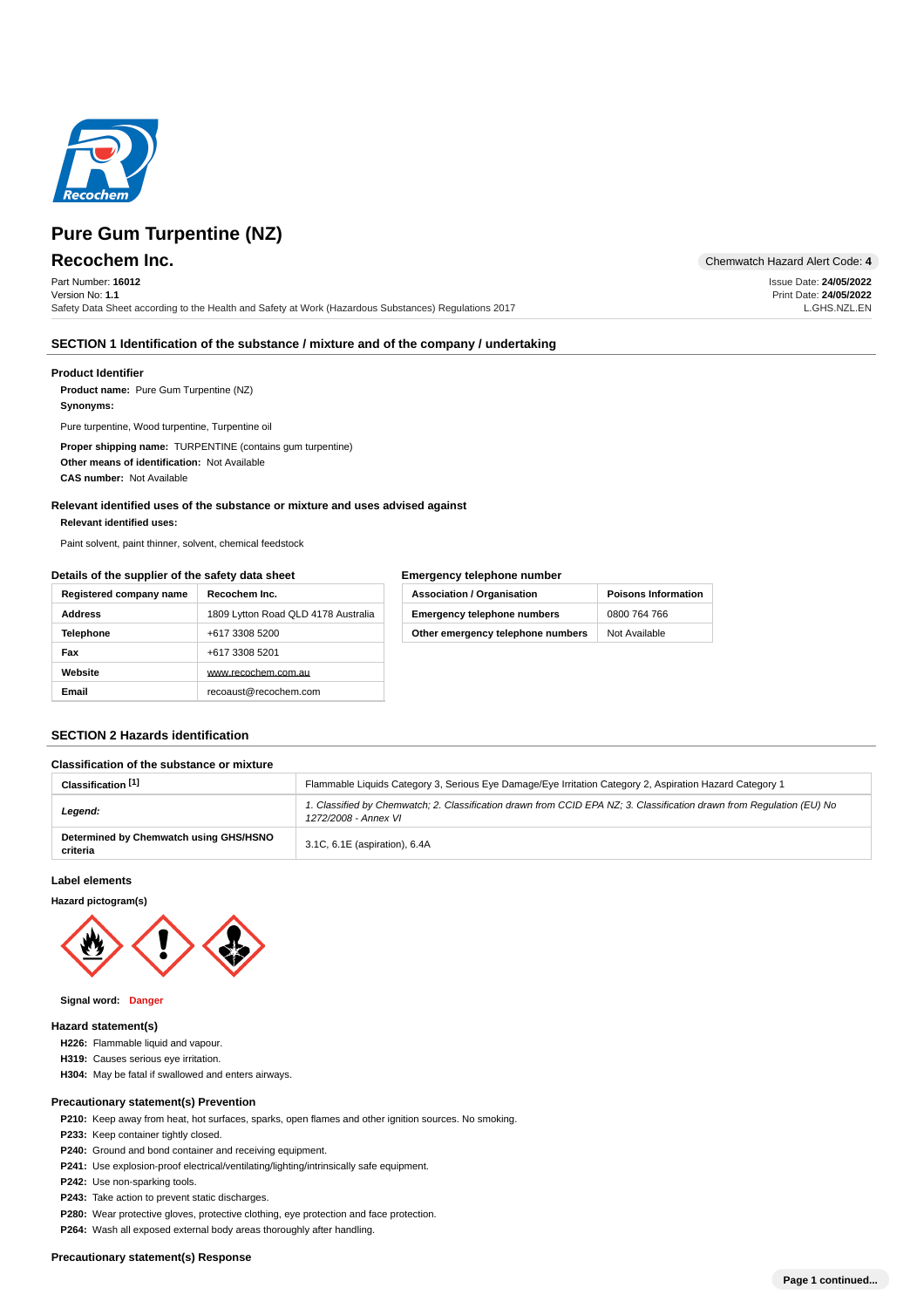**: P301+P310** IF SWALLOWED: Immediately call a POISON CENTER/doctor/physician/first aider.

**P331:** Do NOT induce vomiting.

**: P370+P378** In case of fire: Use alcohol resistant foam or normal protein foam to extinguish.

**: P305+P351+P338** IF IN EYES: Rinse cautiously with water for several minutes. Remove contact lenses, if present and easy to do. Continue rinsing.

P337+P313: If eye irritation persists: Get medical advice/attention.

**: P303+P361+P353** IF ON SKIN (or hair): Take off immediately all contaminated clothing. Rinse skin with water [or shower].

#### **Precautionary statement(s) Storage**

P403+P235: Store in a well-ventilated place. Keep cool. **P405:** Store locked up.

#### **Precautionary statement(s) Disposal**

P501: Dispose of contents/container to authorised hazardous or special waste collection point in accordance with any local regulation.

Not Applicable

## **SECTION 3 Composition / information on ingredients**

#### **Substances**

| %[weight]<br><b>CAS No</b> |     | Name           |
|----------------------------|-----|----------------|
| 8006-64-2                  | >99 | gum turpentine |

1. Classified by Chemwatch; 2. Classification drawn from CCID EPA NZ; 3. Classification drawn from Regulation (EU) No 1272/2008 - Annex VI; 4. Classification drawn from C&L; \* EU IOELVs available **Legend:**

#### **Mixtures**

See section above for composition of Substances

## **SECTION 4 First aid measures**

### **Description of first aid measures**

## **Eye Contact**

If this product comes in contact with the eyes:

- Immediately hold eyelids apart and flush the eye continuously with running water.
- Ensure complete irrigation of the eye by keeping eyelids apart and away from eye and moving the eyelids by occasionally lifting the upper and lower lids.
- Continue flushing until advised to stop by the Poisons Information Centre or a doctor, or for at least 15 minutes. –
- Transport to hospital or doctor without delay.
- Removal of contact lenses after an eye injury should only be undertaken by skilled personnel.

#### **Skin Contact**

If skin contact occurs:

- Immediately remove all contaminated clothing, including footwear.
- Flush skin and hair with running water (and soap if available).
- Seek medical attention in event of irritation.

#### **Inhalation**

- If fumes or combustion products are inhaled remove from contaminated area.
- Lay patient down. Keep warm and rested.
- Prostheses such as false teeth, which may block airway, should be removed, where possible, prior to initiating first aid procedures.
- Apply artificial respiration if not breathing, preferably with a demand valve resuscitator, bag-valve mask device, or pocket mask as trained. Perform CPR if necessary.
- Transport to hospital, or doctor, without delay.

#### **Ingestion**

- If spontaneous vomiting appears imminent or occurs, hold patient's head down, lower than their hips to help avoid possible aspiration of vomitus.
- If swallowed do **NOT** induce vomiting.
- If vomiting occurs, lean patient forward or place on left side (head-down position, if possible) to maintain open airway and prevent aspiration.
- Observe the patient carefully.
- Never give liquid to a person showing signs of being sleepy or with reduced awareness; i.e. becoming unconscious.
- Give water to rinse out mouth, then provide liquid slowly and as much as casualty can comfortably drink.
- Seek medical advice.
- Avoid giving milk or oils.
- Avoid giving alcohol.

#### **Indication of any immediate medical attention and special treatment needed**

- For acute or short term repeated exposures to petroleum distillates or related hydrocarbons:
- Primary threat to life, from pure petroleum distillate ingestion and/or inhalation, is respiratory failure.
- Patients should be quickly evaluated for signs of respiratory distress (e.g. cyanosis, tachypnoea, intercostal retraction, obtundation) and given oxygen. Patients with inadequate tidal volumes or poor arterial blood gases (pO2 50 mm Hg) should be intubated.
- Arrhythmias complicate some hydrocarbon ingestion and/or inhalation and electrocardiographic evidence of myocardial injury has been reported; intravenous lines and cardiac monitors should be established in obviously symptomatic patients. The lungs excrete inhaled solvents, so that hyperventilation improves clearance.
- A chest x-ray should be taken immediately after stabilisation of breathing and circulation to document aspiration and detect the presence of pneumothorax.
- Epinephrine (adrenalin) is not recommended for treatment of bronchospasm because of potential myocardial sensitisation to catecholamines. Inhaled cardioselective bronchodilators (e.g. Alupent, Salbutamol) are the preferred agents, with aminophylline a second choice.
- Lavage is indicated in patients who require decontamination; ensure use of cuffed endotracheal tube in adult patients. [Ellenhorn and Barceloux: Medical Toxicology]

Any material aspirated during vomiting may produce lung injury. Therefore emesis should not be induced mechanically or pharmacologically. Mechanical means should be used if it is considered necessary to evacuate the stomach contents; these include gastric lavage after endotracheal intubation. If spontaneous vomiting has occurred after ingestion, the patient should be monitored for difficult breathing, as adverse effects of aspiration into the lungs may be delayed up to 48 hours.

In acute poisonings by essential oils the stomach should be emptied by aspiration and lavage. Give a saline purgative such as sodium sulfate (30 g in 250 ml water) unless catharsis is already present. Demulcent drinks may also be given. Large volumes of fluid should be given provided renal function is adequate. [MARTINDALE: The Extra Pharmacopoeia, 28th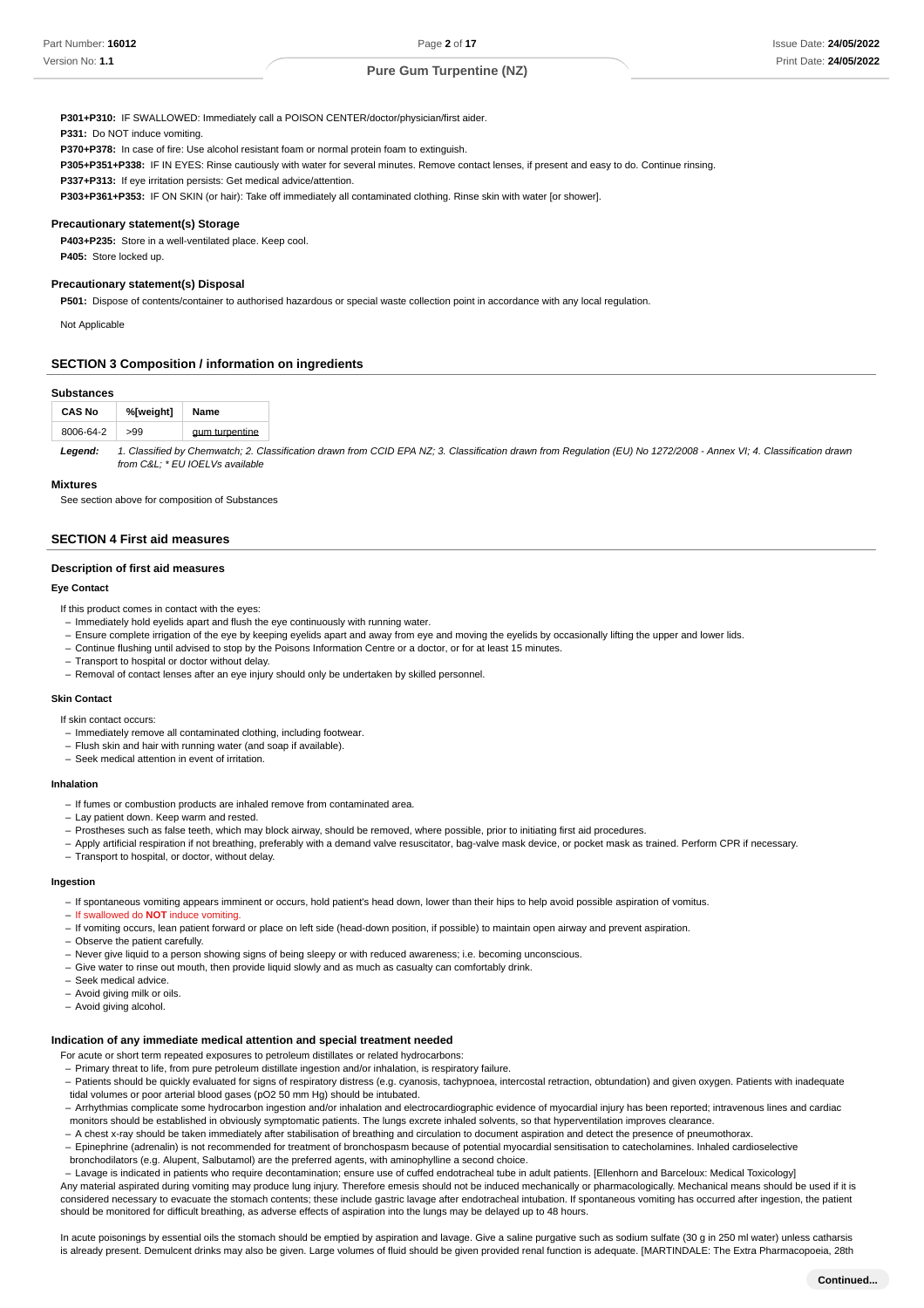## Ed.]

Version No: **1.1**

## **SECTION 5 Firefighting measures**

## **Extinguishing media**

- Foam. –
- Dry chemical powder.
- BCF (where regulations permit).
- Carbon dioxide. Water spray or fog - Large fires only. –

## **Special hazards arising from the substrate or mixture**

#### **Fire Incompatibility**

– Avoid contamination with oxidising agents i.e. nitrates, oxidising acids, chlorine bleaches, pool chlorine etc. as ignition may result

### **Advice for firefighters**

#### **Fire Fighting**

- Alert Fire Brigade and tell them location and nature of hazard.
- May be violently or explosively reactive.
- Wear breathing apparatus plus protective gloves in the event of a fire.
- Prevent, by any means available, spillage from entering drains or water course.
- Consider evacuation (or protect in place).
- Fight fire from a safe distance, with adequate cover.
- If safe, switch off electrical equipment until vapour fire hazard removed. - Use water delivered as a fine spray to control the fire and cool adjacent area.
- Avoid spraying water onto liquid pools.
- **Do not** approach containers suspected to be hot.
- Cool fire exposed containers with water spray from a protected location.
- If safe to do so, remove containers from path of fire.

#### **Fire/Explosion Hazard**

- Liquid and vapour are highly flammable.
- Severe fire hazard when exposed to heat, flame and/or oxidisers.
- Vapour may travel a considerable distance to source of ignition.
- Heating may cause expansion or decomposition leading to violent rupture of containers.
- On combustion, may emit toxic fumes of carbon monoxide (CO).

Combustion products include: carbon dioxide (CO2)

other pyrolysis products typical of burning organic material.

**CARE**: Water in contact with hot liquid may cause foaming and a steam explosion with wide scattering of hot oil and possible severe burns. Foaming may cause overflow of containers and may result in possible fire.

## **SECTION 6 Accidental release measures**

#### **Personal precautions, protective equipment and emergency procedures** See section 8

#### **Environmental precautions**

See section 12

## **Methods and material for containment and cleaning up**

#### **Minor Spills**

- Remove all ignition sources.
- Clean up all spills immediately.
- Avoid breathing vapours and contact with skin and eyes.
- Control personal contact with the substance, by using protective equipment.
- Contain and absorb small quantities with vermiculite or other absorbent material.
- Wipe up. –
- Collect residues in a flammable waste container.

## **Major Spills**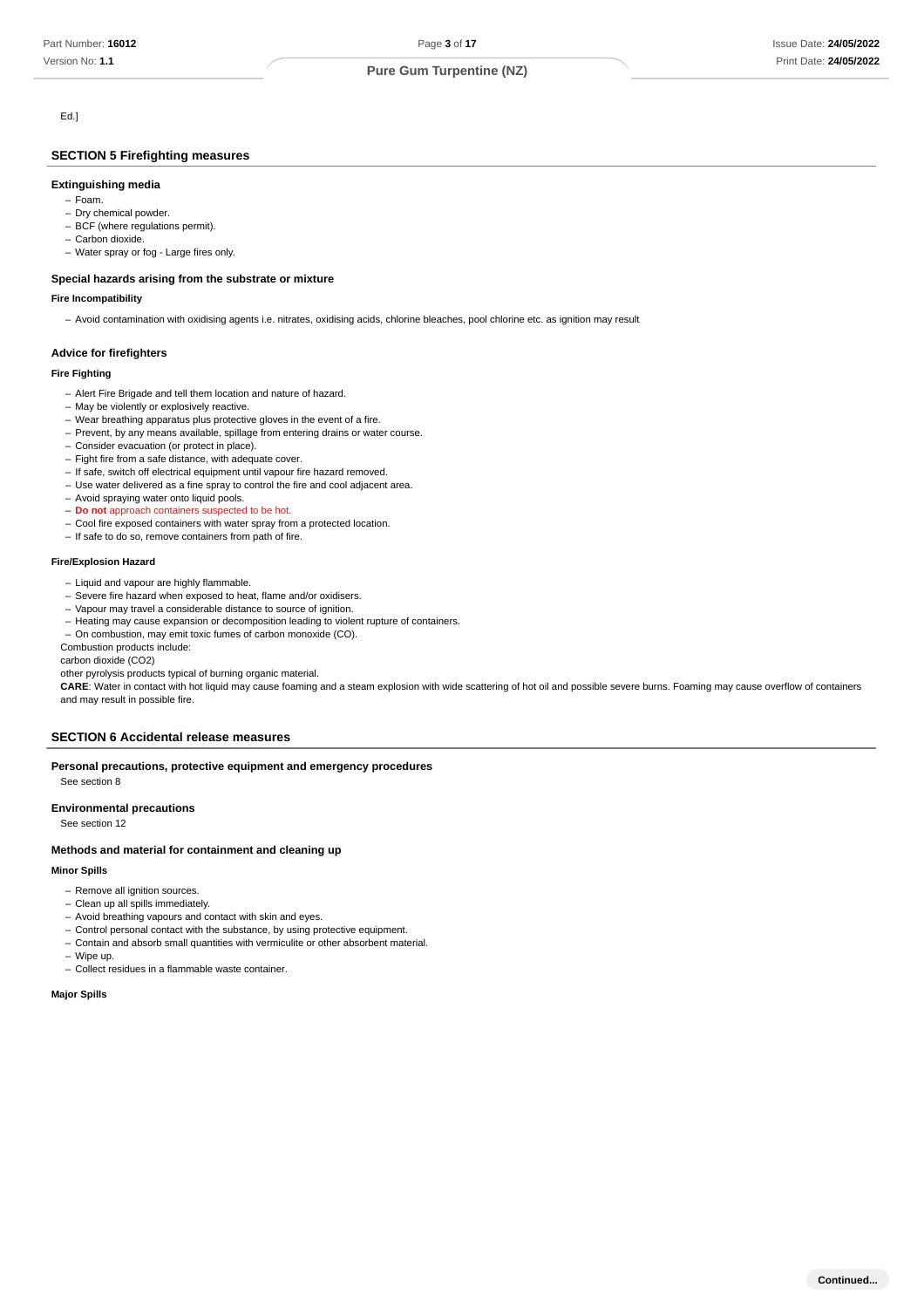**CARE**: Absorbent materials wetted with occluded oil must be moistened with water as they may auto-oxidize, become self heating and ignite. Some oils slowly oxidise when spread in a film and oil on cloths, mops, absorbents may autoxidise and generate heat, smoulder, ignite and burn. In the workplace oily rags should be collected and immersed in water.

- Clear area of personnel and move upwind. –
- Alert Fire Brigade and tell them location and nature of hazard.
- May be violently or explosively reactive.
- Wear breathing apparatus plus protective gloves. –
- Prevent, by any means available, spillage from entering drains or water course.
- Consider evacuation (or protect in place).
- No smoking, naked lights or ignition sources.
- Increase ventilation.
- Stop leak if safe to do so.
- Water spray or fog may be used to disperse /absorb vapour.
- Contain spill with sand, earth or vermiculite.
- Use only spark-free shovels and explosion proof equipment.
- Collect recoverable product into labelled containers for recycling.
- Absorb remaining product with sand, earth or vermiculite.
- Collect solid residues and seal in labelled drums for disposal.
- Wash area and prevent runoff into drains. –
- If contamination of drains or waterways occurs, advise emergency services.

Personal Protective Equipment advice is contained in Section 8 of the SDS.

## **SECTION 7 Handling and storage**

#### **Precautions for safe handling**

#### **Safe handling**

The conductivity of this material may make it a static accumulator., A liquid is typically considered nonconductive if its conductivity is below 100 pS/m and is considered semi-conductive if its conductivity is below 10 000 pS/m., Whether a liquid is nonconductive or semi-conductive, the precautions are the same., A number of factors, for example liquid

temperature, presence of contaminants, and anti-static additives can greatly influence the conductivity of a liquid.

Even with proper grounding and bonding, this material can still accumulate an electrostatic charge. If sufficient charge is allowed to accumulate, electrostatic discharge and ignition of flammable air-vapour mixtures can occur.

- Containers, even those that have been emptied, may contain explosive vapours. –
- Do NOT cut, drill, grind, weld or perform similar operations on or near containers. –
- Electrostatic discharge may be generated during pumping this may result in fire.
- Ensure electrical continuity by bonding and grounding (earthing) all equipment.
- Restrict line velocity during pumping in order to avoid generation of electrostatic discharge (<=1 m/sec until fill pipe submerged to twice its diameter, then <= 7 m/sec).
- Avoid splash filling.
- Do NOT use compressed air for filling discharging or handling operations.
- Avoid all personal contact, including inhalation.
- Wear protective clothing when risk of exposure occurs.
- Use in a well-ventilated area. –
- Prevent concentration in hollows and sumps.
- **DO NOT** enter confined spaces until atmosphere has been checked.
- Avoid smoking, naked lights, heat or ignition sources.
- When handling, **DO NOT** eat, drink or smoke. –
- Vapour may ignite on pumping or pouring due to static electricity.
- **DO NOT** use plastic buckets.
- Earth and secure metal containers when dispensing or pouring product.
- Use spark-free tools when handling.
- Avoid contact with incompatible materials.
- Keep containers securely sealed.
- Avoid physical damage to containers.
- Always wash hands with soap and water after handling.
- Work clothes should be laundered separately.
- Use good occupational work practice.
- Observe manufacturer's storage and handling recommendations contained within this SDS.
- Atmosphere should be regularly checked against established exposure standards to ensure safe working conditions. –
- **DO NOT** allow clothing wet with material to stay in contact with skin

#### **Other information**

Consider storage under inert gas.

Essential oil oxidation accelerates with the concentration of dissolved oxygen, which in turn depends largely on oxygen partial pressure in the head-space as well as ambient temperature. Depending on the particular essential oil and the ambient temperature, oxidation will not necessarily be prevented by avoidance of container head-space. Instead essential oils should be treated with inert gas such as argon, cautiously flushed through to displace remaining air, to prevent the formation of peroxides efficiently.

- Store in original containers in approved flame-proof area.
- No smoking, naked lights, heat or ignition sources.
- **DO NOT** store in pits, depressions, basements or areas where vapours may be trapped.
- Keep containers securely sealed.
- Store away from incompatible materials in a cool, dry well ventilated area.
- Protect containers against physical damage and check regularly for leaks.
- Observe manufacturer's storage and handling recommendations contained within this SDS.

#### **Conditions for safe storage, including any incompatibilities**

#### **Suitable container**

Store in a dark glass or other suitable light resistant container

- Packing as supplied by manufacturer.
- Plastic containers may only be used if approved for flammable liquid.
- Check that containers are clearly labelled and free from leaks. –
- For low viscosity materials (i): Drums and jerry cans must be of the non-removable head type. (ii): Where a can is to be used as an inner package, the can must have a screwed enclosure.
- For materials with a viscosity of at least 2680 cSt. (23 deg. C)
- For manufactured product having a viscosity of at least 250 cSt. (23 deg. C)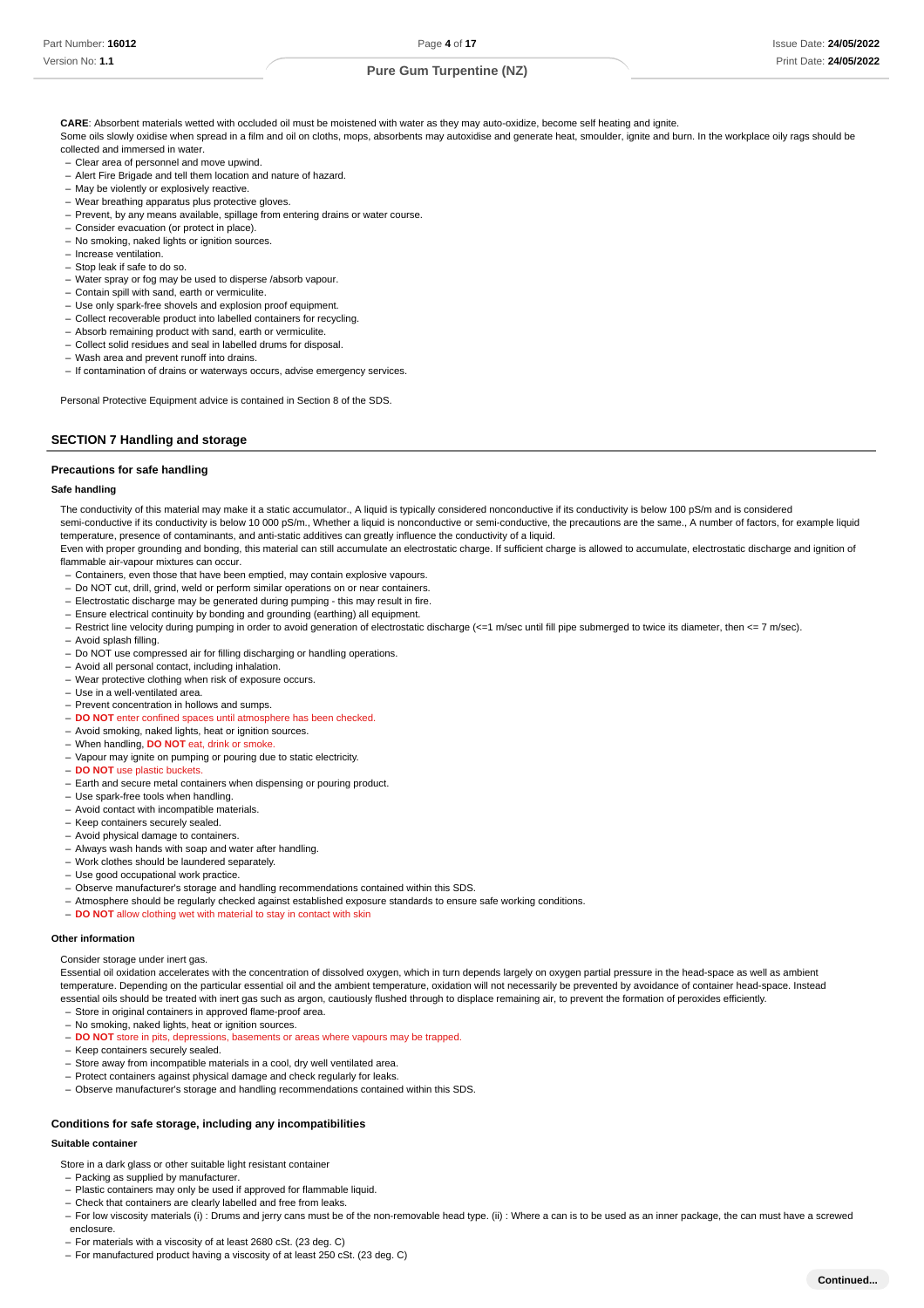- Manufactured product that requires stirring before use and having a viscosity of at least 20 cSt (25 deg. C): (i) Removable head packaging; (ii) Cans with friction closures and (iii) low pressure tubes and cartridges may be used.
- Where combination packages are used, and the inner packages are of glass, there must be sufficient inert cushioning material in contact with inner and outer packages –
- In addition, where inner packagings are glass and contain liquids of packing group I there must be sufficient inert absorbent to absorb any spillage, unless the outer packaging is a close fitting moulded plastic box and the substances are not incompatible with the plastic.

## **Storage incompatibility**

- d-Limonene:
- forms unstable peroxides in storage, unless inhibited; may polymerise
- reacts with strong oxidisers and may explode or combust
- is incompatible with strong acids, including acidic clays, peroxides, halogens, vinyl chloride and iodine pentafluoride –
- flow or agitation may generate electrostatic charges due to low conductivity
- Gum turpentine:

- react violently with strong oxidisers, halogens, chlorine, fluorine, iodine, calcium hypochlorite, chromyl chloride, dichlorine oxide, ethylene, nitric acid, tin(IV) chloride

- is incompatible with strong acids, chromic anhydride, chromyl chloride, diatomaceous earth, hexachloromelamine, stannic chloride, stannic chloride

- attacks natural rubber

Due to their structural relationship within the same chemical group, essential oil components are known to easily convert into each other by oxidation, isomerisation, cyclisation, or dehydrogenation reactions, triggered either enzymatically or chemically.

Temperature, light, and oxygen availability are recognised to have a crucial impact on essential oil integrity.

Susceptibility of essential oils to degradation largely depends on compound spectra as components molecular structures have a substantial effect on the degree of oxidation. Constituting an array of many lipophilic and highly volatile components derived from a great range of different chemical classes, essential oils are known to be susceptible to conversion and degradation reactions. Oxidative and polymerization processes may result in a loss of quality and pharmacological properties.

Upon distillation in primitive stills or during storage in metallic containers, impurities of metals can be released into essential oils. Equal to light and heat, heavy metals, especially copper and ferrous ions, are considered to promote autoxidation, in particular if hydroperoxides are already present. By catalysing hydroperoxide decomposition, Fe2+ or Cu+ as well as Fe3+ or Cu2+ give rise to alkoxy and peroxyl radicals, respectively, which, in turn, promote radical oxidation reactions.

Moisture has been considered as a possible reason for essential oil spoilage.

Peroxyl radicals as well as hydroperoxides have been reported to be the most numerous compounds upon oxidation of essential oils (as well as edible unsaturated fixed oils) at lower temperatures. Compounds formed through termination reactions such as polymers were only built up at later oxidation stages and at the end of the induction period, when either the amount of oxygen or oxidisable substrate was exhausted. On the other hand, alkyl or hydroxyl radicals and reactions thereof, became more important at elevated temperature as oxygen availability was limited.

For the most part, essential oil components can be assigned as lipophilic terpenoids, phenylpropanoids, or short-chain aliphatic hydrocarbon derivatives of low molecular weight, with the first being the most frequent and characteristic constituents.

A multitude of different, but often structurally closely related, components have been identified in essential oils. Each oil in turn can be composed of only a few up to a complex mixture of far more than 100 single substances, respectively. Flavour contribution of single compounds though does not strictly depend on their respective concentration but relies on the specific odor threshold that is determined by structure and volatility. Consequently, even minor components deriving from oxidation or degradation reactions may have a strong impact on the flavour if their aroma value is high enough.

The chemical composition of essential oils is moreover dependent on the conditions during processing and storage of the plant material, upon distillation as well as in the course of subsequent handling of the oil itself. Upon stability evaluation of essential oils, it needs to be kept in mind that the chemical composition may already vary in the starting material, being influenced by plant health, growth stage, habitat including climate, edaphic factors (those pertaining to soil), as well as harvest time.

Terpenoids and terpenes, are generally unsaturated, are thermolabile, are often volatile and may be easily oxidised or hydrolysed depending on their respective structure. Terpenoids are subject to autoxidation. Autoxidation is any oxidation that occurs in open air or in presence of oxygen (and sometimes UV radiation) and forms peroxides and hydroperoxides.

Though autoxidation has been particularly investigated in the field of fatty oils, it also plays a most crucial part for terpenoid deterioration. Although virtually all types of organic materials can undergo air oxidation, certain types are particularly prone to autoxidation, including unsaturated compounds that have allylic or benzylic hydrogen atoms (C6H5CH2-); these materials are converted to hydroperoxides by autoxidation. Promoted by heat, catalytic quantities of redox-reactive metals, and exposure to light, autoxidation may result in the formation of explosive peroxides which may become explosive upon concentration.

As a rule, however, primary autoxidation products such as hydroperoxides eventually break down during advanced stages of oxidation depending on their individual stability. Thereby they give rise to a range of stable oxidised secondary products such as mono- to polyvalent alcohols, aldehydes, ketones, epoxides, peroxides, or acids as well as highly viscous, often oxygen-bearing polymers. Light, heat, or increasing acidity often promote this breakdown.

Compounds rich in allylic hydrogen atoms (2HC=CHCH2-R), found in most terpenoids, make up the most probable targets for autoxidation.

Several terpenoids (typically oxygen containing derivatives) are saturated and do not react in a similar fashion to their unsaturated congeners.

Thermolabile terpenoids, especially mere terpenes and aldehydes, are susceptible to rearrangement processes at elevated temperatures. Terpenic conversion reactions, upon heating, have been reported both for isolated compounds as well as for essential oils.(which tend to be rich in mono-, and sesqui-terpenes.

Mono-, bi-, or tricyclic mono- terpenoids (those containing two isoprene units, dienes) and sesquiterpenoids (with three isoprene units, trienes) of different chemical classes, such as hydrocarbons, ketones, alcohols, oxides, aldehydes, phenols, or esters, make up the major part in essential oils.

Electron-donating groups and increasing alkyl substitution contribute to a stronger carbon-peroxide bond through a hyperconjugative effect, thus leading to more stable and subsequently built-up hydroperoxides.

Some oxygen-bearing terpenoids such as menthol, eucalyptol (1,8-cineol), and menthone do not form hydroperoxides upon oxidation but are directly converted into ketones, acids, and aldehydes.None of these are unsaturated compounds.

Due to their low volatility, diterpenes (with four isoprenes, tetraenes) are barely encountered in genuine essential oils obtained by distillation, while tri- and higher terpenoids such as sterols or carotenoids are only present in the nonvolatile fractions such as plant resins or gums and will remain in the residue

Aging processes generally come along with a more or less pronounced quality loss In addition to the frequent development of unpleasant and often pungent flavours, shifting colors such as the formation of a yellow staining or changes in consistency up to resinification have been reported both upon degradation of single terpenoids as well as of essential oils. Unsaturated mono- and sesquiterpenes, typically found in essential oils such as those from pine and turpentine, are readily altered upon storage Moreover, electron-donating groups and increasing alkyl substitution contribute to a stronger carbon-peroxide bond through a hyperconjugative effect, thus leading to more stable and subsequently built-up hydroperoxides

– The various oxides of nitrogen and peroxyacids may be dangerously reactive in the presence of alkenes. BRETHERICK L.: Handbook of Reactive Chemical Hazards

- Avoid reaction with strong Lewis or mineral acids.

- Reaction with halogens requires carefully controlled conditions.

Free radical initiators should be avoided. –

**HAZARD**:

- Although anti-oxidants may be present, in the original formulation, these may deplete over time as they come into contact with air.

- Rags wet / soaked with unsaturated hydrocarbons / drying oils may auto-oxidise; generate heat and, in-time, smoulder and ignite. This is especially the case where oil-soaked materials are folded, bunched, compressed, or piled together - this allows the heat to accumulate or even accelerate the reaction

- Oily cleaning rags should be collected regularly and immersed in water, or spread to dry in safe-place away from direct sunlight.or stored, immersed, in solvents in suitably closed containers.

· The interaction of alkenes and alkynes with nitrogen oxides and oxygen may produce explosive addition products; these may form at very low temperatures and explode on heating to higher temperatures (the addition products from 1.3-butadiene and cyclopentadiene form rapidly at -150 C and ignite or explode on warming to -35 to -15 C). These derivatives ('pseudo- nitrosites') were formerly used to characterise terpene hydrocarbons.

· Exposure to air must be kept to a minimum so as to limit the build-up of peroxides which will concentrate in bottoms if the product is distilled. The product must not be distilled to dryness if the peroxide concentration is substantially above 10 ppm (as active oxygen) since explosive decomposition may occur. Distillate must be immediately inhibited to prevent peroxide formation. The effectiveness of the antioxidant is limited once the peroxide levels exceed 10 ppm as active oxygen. Addition of more inhibitor at this point is generally ineffective. Prior to distillation it is recommended that the product should be washed with aqueous ferrous ammonium sulfate to destroy peroxides; the washed product should be immediately re-inhibited.

· A range of exothermic decomposition energies for double bonds is given as 40-90 kJ/mol. The relationship between energy of decomposition and processing hazards has been the subject of discussion; it is suggested that values of energy released per unit of mass, rather than on a molar basis (J/g) be used in the assessment. For example, in 'open vessel processes' (with man-hole size openings, in an industrial setting), substances with exothermic decomposition energies below 500 J/g are unlikely to present a danger, whilst those in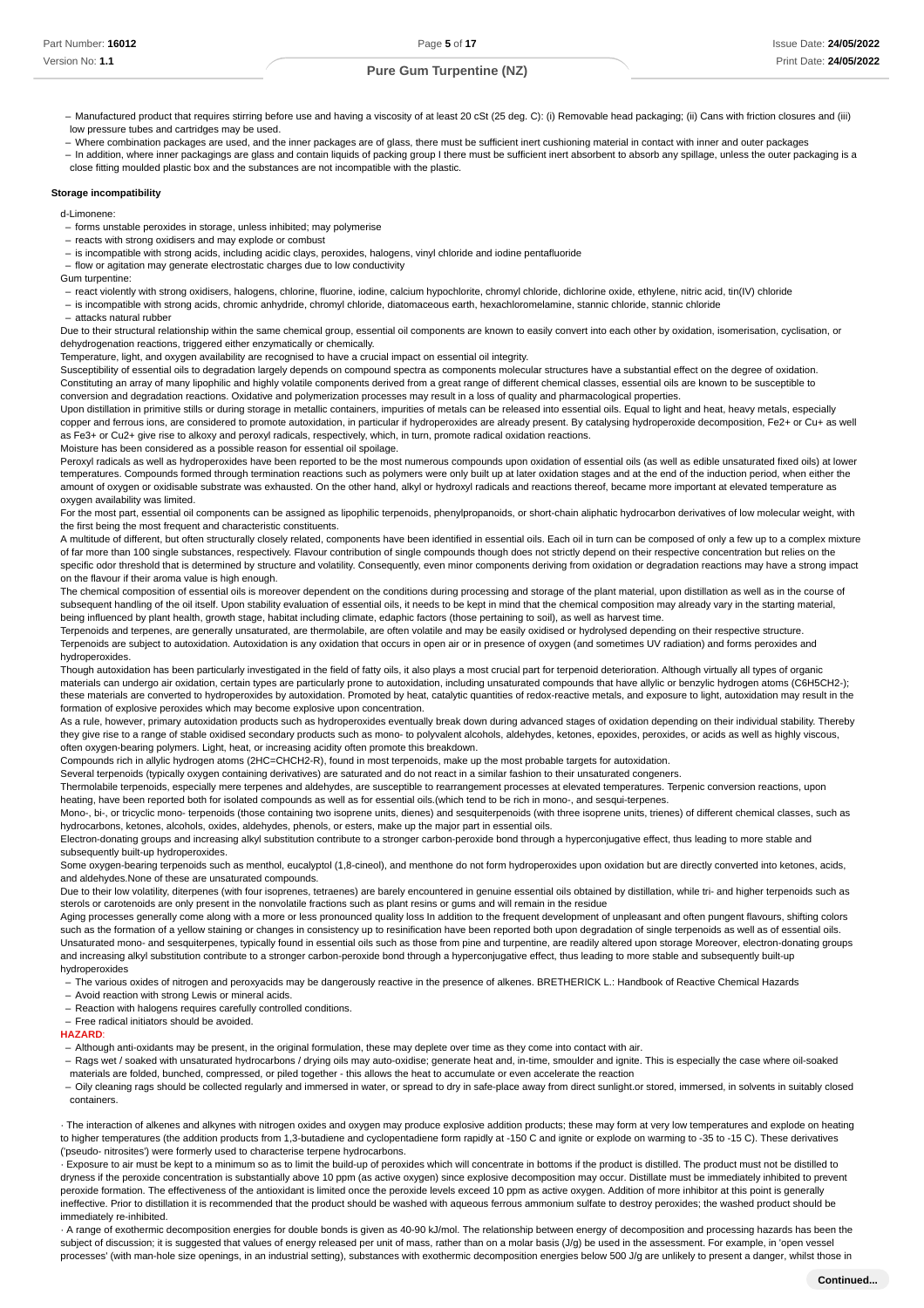'closed vessel processes' (opening is a safety valve or bursting disk) present some danger where the decomposition energy exceeds 150 J/g.

BRETHERICK: Handbook of Reactive Chemical Hazards, 4th Edition

· The reaction of ozone with alkenes is believed to proceed via the formation of a vibrationally excited Primary Ozonide (POZ) which falls apart to give a vibrationally excited Criegee Intermediate (CI) The CI can decompose to give OH radicals, or be stabilised. This may be of relevance in atmospheric chemistry.

· Violent explosions at low temperatures in ammonia synthesis gas units have been traced to the addition products of dienes and nitrogen dioxide

– Avoid reaction with oxidising agents

### **SECTION 8 Exposure controls / personal protection**

#### **Control parameters**

**Occupational Exposure Limits (OEL)**

## **INGREDIENT DATA**

| Source                                   | Inaredient | <b>Material name</b> | <b>TWA</b>    | <b>STEL</b> | Peak      | <b>Notes</b> |
|------------------------------------------|------------|----------------------|---------------|-------------|-----------|--------------|
| New Zealand Workplace Exposure Standards | gum        | Turpentine (wood     | 100 ppm / 556 | Not         | Not       | Not          |
| (WES)                                    | turpentine | C10H16)              | mg/m3         | Available   | Available | Available    |

## **MATERIAL DATA**

Fragrance substance with is an established contact allergen in humans.

Scientific Committee on Consumer Safety SCCS OPINION on Fragrance allergens in cosmetic products 2012

IFRA Restricted Fragrance Substance

The International Fragrance Association (IFRA) Standards form the basis for the globally accepted and recognized risk management system for the safe use of fragrance ingredients and are part of the IFRA Code of Practice. This is the self-regulating system of the industry, based on risk assessments carried out by an independent Expert Panel. for d-Limonene:

CEL TWA: 30 ppm, 165.6 mg/m3 (compare WEEL-TWA\*)

(CEL = Chemwatch Exposure Limit)

A Workplace Environmental Exposure Level\* has been established by AIHA (American Industrial Hygiene Association) who have produced the following rationale:

d-Limonene is not acutely toxic. In its pure form it is not a sensitiser but is irritating to the skin. Although there is clear evidence of carcinogenicity in male rats, the effect has been attributed to an alpha-2u-globin (a2u-G) renal toxicity which is both species and gender specific. Humans do not synthesise a2u-G, and metabolism studies indicate that 75% to 95% of d-limonene is excreted in 2-3 days with different metabolites identified between humans and rats. In a 2-year study, liver effects were noted in male mice at 500 mg/kg and reduced survival was noted in female rats at 600 mg/kg. The no observable effect levels (NOELs) were 250 and 300 mg/kg, respectively. A WEEL of 30 ppm is recommended to protect against these effects.

#### **Exposure controls**

#### **Appropriate engineering controls**

**Care**: Atmospheres in bulk storages and even apparently empty tanks may be hazardous by oxygen depletion. Atmosphere must be checked before entry.

Requirements of State Authorities concerning conditions for tank entry must be met. Particularly with regard to training of crews for tank entry; work permits; sampling of atmosphere; provision of rescue harness and protective gear as needed

Engineering controls are used to remove a hazard or place a barrier between the worker and the hazard. Well-designed engineering controls can be highly effective in protecting workers and will typically be independent of worker interactions to provide this high level of protection.

The basic types of engineering controls are:

Process controls which involve changing the way a job activity or process is done to reduce the risk.

Enclosure and/or isolation of emission source which keeps a selected hazard 'physically' away from the worker and ventilation that strategically 'adds' and 'removes' air in the work environment. Ventilation can remove or dilute an air contaminant if designed properly. The design of a ventilation system must match the particular process and chemical or contaminant in use.

Employers may need to use multiple types of controls to prevent employee overexposure.

For flammable liquids and flammable gases, local exhaust ventilation or a process enclosure ventilation system may be required. Ventilation equipment should be explosion-resistant. Air contaminants generated in the workplace possess varying 'escape' velocities which, in turn, determine the 'capture velocities' of fresh circulating air required to effectively remove the contaminant.

| Type of Contaminant:                                                                                                                                                                                                   | Air Speed:                                   |
|------------------------------------------------------------------------------------------------------------------------------------------------------------------------------------------------------------------------|----------------------------------------------|
| solvent, vapours, degreasing etc., evaporating from tank (in still air).                                                                                                                                               | $0.25 - 0.5$ m/s<br>$(50-100)$<br>$f/min.$ ) |
| aerosols, fumes from pouring operations, intermittent container filling, low speed conveyer transfers, welding, spray drift, plating acid fumes, pickling (released at<br>low velocity into zone of active generation) | $0.5 - 1$ m/s<br>$(100 - 200)$<br>$f/min.$ ) |
| direct spray, spray painting in shallow booths, drum filling, conveyer loading, crusher dusts, gas discharge (active generation into zone of rapid air motion)                                                         | $1-2.5$ m/s<br>$(200 - 500)$<br>$f/min.$ )   |

Within each range the appropriate value depends on:

| Lower end of the range                                     | Upper end of the range           |
|------------------------------------------------------------|----------------------------------|
| 1: Room air currents minimal or favourable to capture      | 1: Disturbing room air currents  |
| 2: Contaminants of low toxicity or of nuisance value only. | 2: Contaminants of high toxicity |
| 3: Intermittent, low production.                           | 3: High production, heavy use    |
| 4: Large hood or large air mass in motion                  | 4: Small hood-local control only |

Simple theory shows that air velocity falls rapidly with distance away from the opening of a simple extraction pipe. Velocity generally decreases with the square of distance from the extraction point (in simple cases). Therefore the air speed at the extraction point should be adjusted, accordingly, after reference to distance from the contaminating source. The air velocity at the extraction fan, for example, should be a minimum of 1-2 m/s (200-400 f/min.) for extraction of solvents generated in a tank 2 meters distant from the extraction point. Other mechanical considerations, producing performance deficits within the extraction apparatus, make it essential that theoretical air velocities are multiplied by factors of 10 or more when extraction systems are installed or used.

Adequate ventilation is typically taken to be that which limits the average concentration to no more than 25% of the LEL within the building, room or enclosure containing the dangerous substance.

· Ventilation for plant and machinery is normally considered adequate if it limits the average concentration of any dangerous substance that might potentially be present to no more than 25% of the LEL. However, an increase up to a maximum 50% LEL can be acceptable where additional safeguards are provided to prevent the formation of a hazardous explosive atmosphere. For example, gas detectors linked to emergency shutdown of the process might be used together with maintaining or increasing the exhaust ventilation on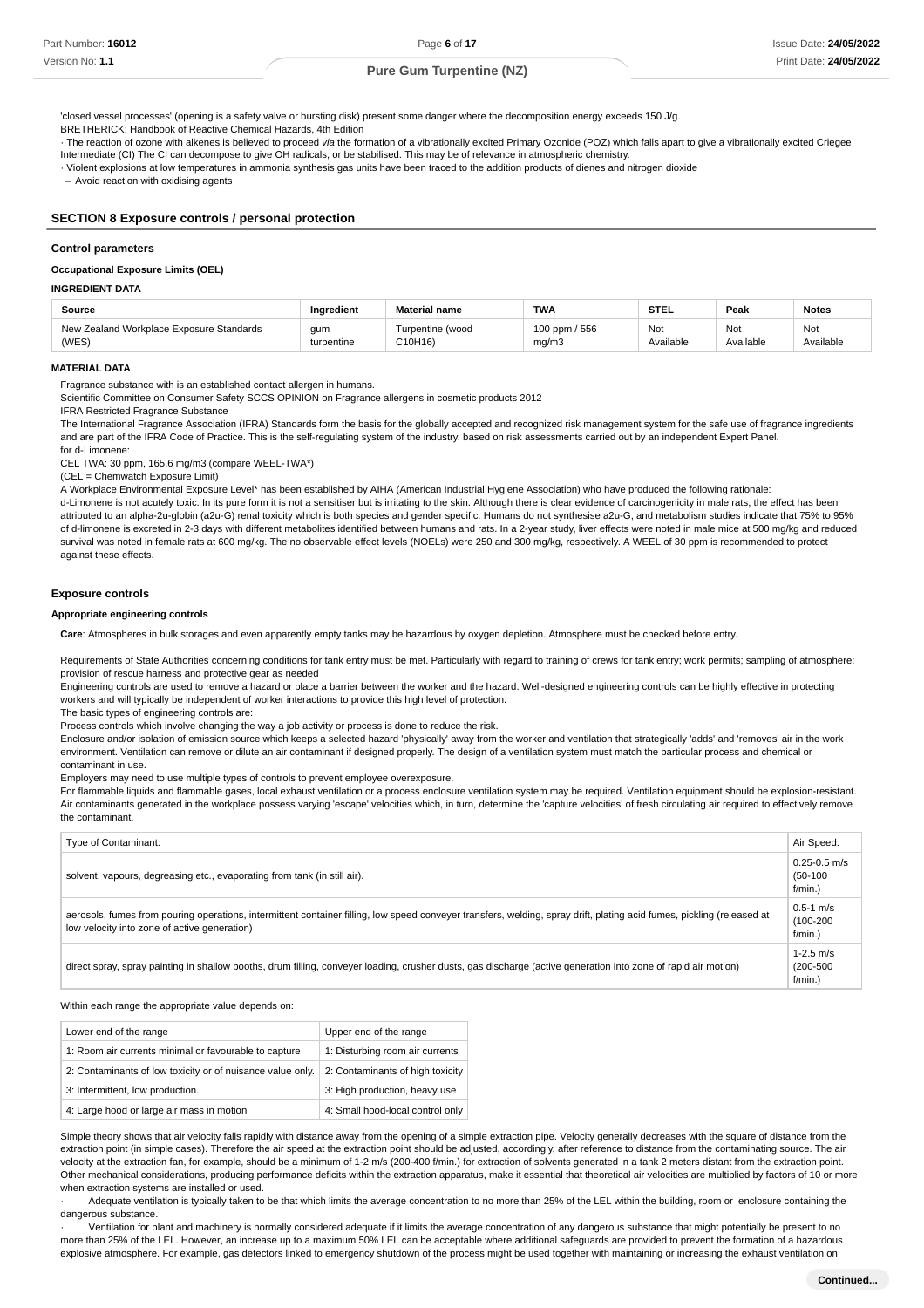#### solvent evaporating ovens and gas turbine enclosures.

Temporary exhaust ventilation systems may be provided for non-routine higher-risk activities, such as cleaning, repair or maintenance in tanks or other confined spaces or in an emergency after a release. The work procedures for such activities should be carefully considered.. The atmosphere should be continuously monitored to ensure that ventilation is adequate and the area remains safe. Where workers will enter the space, the ventilation should ensure that the concentration of the dangerous substance does not exceed 10% of the LEL (irrespective of the provision of suitable breathing apparatus)

#### **Personal protection**



#### **Eye and face protection**

- Safety glasses with side shields.

Chemical goggles. –

- Contact lenses may pose a special hazard; soft contact lenses may absorb and concentrate irritants. A written policy document, describing the wearing of lenses or restrictions on use, should be created for each workplace or task. This should include a review of lens absorption and adsorption for the class of chemicals in use and an account of injury experience. Medical and first-aid personnel should be trained in their removal and suitable equipment should be readily available. In the event of chemical exposure, begin eve irrigation immediately and remove contact lens as soon as practicable. Lens should be removed at the first signs of eye redness or irritation - lens should be removed in a clean environment only after workers have washed hands thoroughly. [CDC NIOSH Current Intelligence Bulletin 59], [AS/NZS 1336 or national equivalent]

#### **Skin protection**

See Hand protection below

#### **Hands/feet protection**

- Wear chemical protective gloves, e.g. PVC.

- Wear safety footwear or safety gumboots, e.g. Rubber

#### **NOTE:**

- The material may produce skin sensitisation in predisposed individuals. Care must be taken, when removing gloves and other protective equipment, to avoid all possible skin contact.

Contaminated leather items, such as shoes, belts and watch-bands should be removed and destroyed. –

The selection of suitable gloves does not only depend on the material, but also on further marks of quality which vary from manufacturer to manufacturer. Where the chemical is a preparation of several substances, the resistance of the glove material can not be calculated in advance and has therefore to be checked prior to the application. The exact break through time for substances has to be obtained from the manufacturer of the protective gloves and has to be observed when making a final choice.

Personal hygiene is a key element of effective hand care. Gloves must only be worn on clean hands. After using gloves, hands should be washed and dried thoroughly. Application of a non-perfumed moisturiser is recommended.

Suitability and durability of glove type is dependent on usage. Important factors in the selection of gloves include:

· frequency and duration of contact,

· chemical resistance of glove material,

· glove thickness and

· dexterity

Select gloves tested to a relevant standard (e.g. Europe EN 374, US F739, AS/NZS 2161.1 or national equivalent).

· When prolonged or frequently repeated contact may occur, a glove with a protection class of 5 or higher (breakthrough time greater than 240 minutes according to EN 374, AS/NZS 2161.10.1 or national equivalent) is recommended.

· When only brief contact is expected, a glove with a protection class of 3 or higher (breakthrough time greater than 60 minutes according to EN 374, AS/NZS 2161.10.1 or national equivalent) is recommended.

· Some glove polymer types are less affected by movement and this should be taken into account when considering gloves for long-term use.

· Contaminated gloves should be replaced.

As defined in ASTM F-739-96 in any application, gloves are rated as:

- · Excellent when breakthrough time > 480 min
- · Good when breakthrough time > 20 min
- · Fair when breakthrough time < 20 min
- · Poor when glove material degrades

For general applications, gloves with a thickness typically greater than 0.35 mm, are recommended.

It should be emphasised that glove thickness is not necessarily a good predictor of glove resistance to a specific chemical, as the permeation efficiency of the glove will be dependent on the exact composition of the glove material. Therefore, glove selection should also be based on consideration of the task requirements and knowledge of breakthrough times. Glove thickness may also vary depending on the glove manufacturer, the glove type and the glove model. Therefore, the manufacturers technical data should always be taken into account to ensure selection of the most appropriate glove for the task.

Note: Depending on the activity being conducted, gloves of varying thickness may be required for specific tasks. For example:

· Thinner gloves (down to 0.1 mm or less) may be required where a high degree of manual dexterity is needed. However, these gloves are only likely to give short duration protection and would normally be just for single use applications, then disposed of.

· Thicker gloves (up to 3 mm or more) may be required where there is a mechanical (as well as a chemical) risk i.e. where there is abrasion or puncture potential

Gloves must only be worn on clean hands. After using gloves, hands should be washed and dried thoroughly. Application of a non-perfumed moisturiser is recommended.

## **Body protection**

See Other protection below

#### **Other protection**

- Overalls. –
- PVC Apron. –
- PVC protective suit may be required if exposure severe.
- Eyewash unit.
- Ensure there is ready access to a safety shower.
- Some plastic personal protective equipment (PPE) (e.g. gloves, aprons, overshoes) are not recommended as they may produce static electricity.
- For large scale or continuous use wear tight-weave non-static clothing (no metallic fasteners, cuffs or pockets).

- Non sparking safety or conductive footwear should be considered. Conductive footwear describes a boot or shoe with a sole made from a conductive compound chemically bound

to the bottom components, for permanent control to electrically ground the foot an shall dissipate static electricity from the body to reduce the possibility of ignition of volatile compounds. Electrical resistance must range between 0 to 500,000 ohms. Conductive shoes should be stored in lockers close to the room in which they are worn. Personnel who have been issued conductive footwear should not wear them from their place of work to their homes and return.

#### **SECTION 9 Physical and chemical properties**

**Information on basic physical and chemical properties Appearance**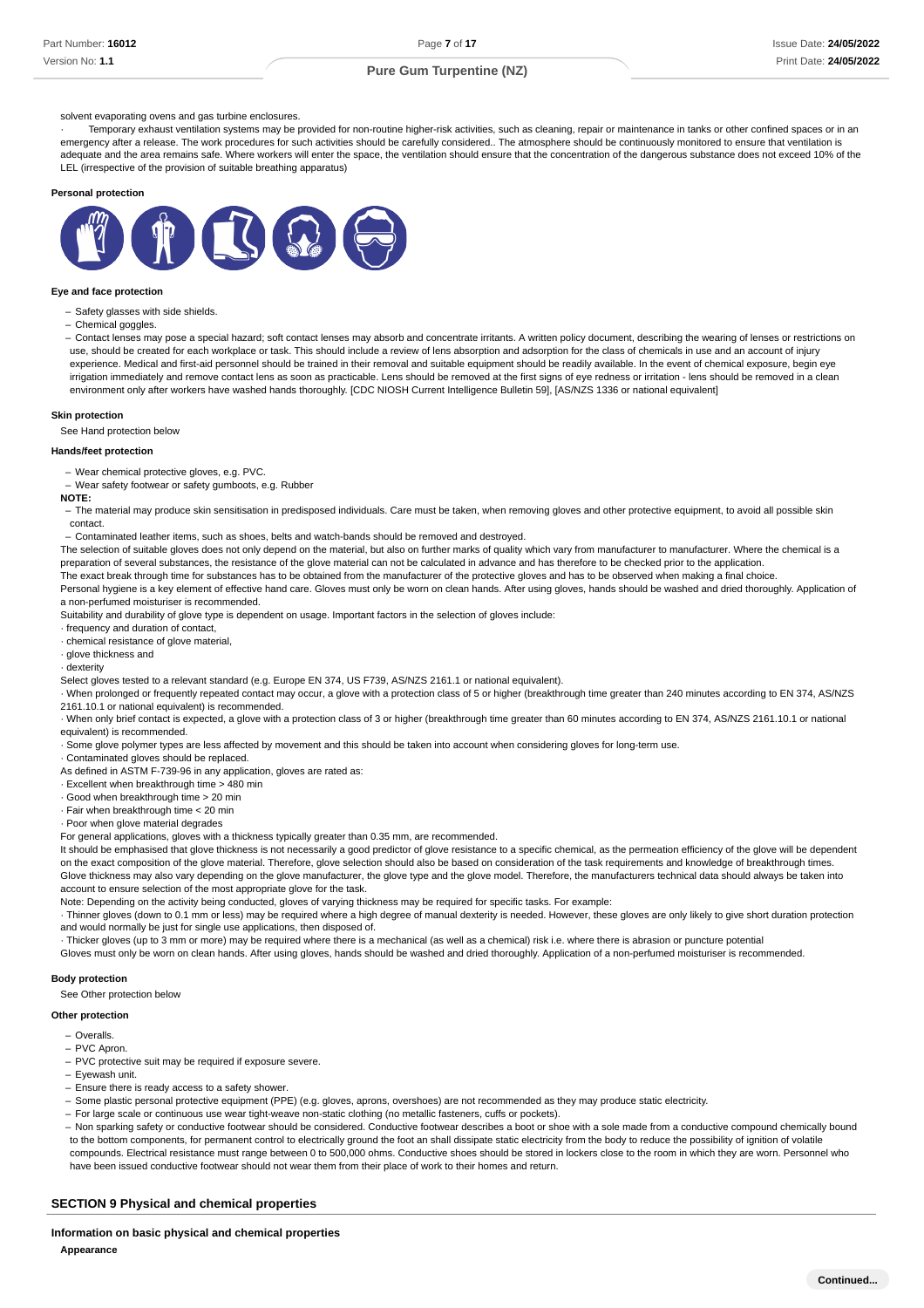**:**

An essential oil is a concentrated hydrophobic liquid containing volatile aroma compounds from plants. Essential oils are also known as volatile oils, ethereal oils, aetherolea, or simply as the oil of the plant from which they were extracted. An oil is 'essential' in the sense that it contains the 'essence of' the plant's fragrance - the characteristic fragrance of the plant from which it is derived.  $N$ OTE:

Because essential oils can be extracted from different parts of a particular plant, (with each varying in composition) a particular CAS Number, assigned to one composition, is often used, wrongly, to describe another composition.

To further complicate the picture. the lack of rules for uniform classification of essential oils has, in the past, lead to several CAS Numbers being assigned to the same material. In general, botanically-derived substances are complex natural substances obtained by processing a plant or its parts by a treatment such as extraction, distillation, pressing, fractionation, purification, concentration or fermentation. The composition of these substances varies depending on the genus, species, growing conditions and harvest period of the source, and the process techniques applied. Essential oils could be defined by their main constituents as it is practice for multi-constituent substances. However, essential oils can consist of up to several hundred constituents, which can vary considerably depending on many factors (e.g. genus, species, growing conditions, harvest period, processes used). Therefore, a description of the main constituents is often not sufficient to describe these substances. The essential oils should be described by the plant source and the treatment process. This is often not the case.

Colourless liquid

| <b>Physical state</b>                        | Liquid        | Relative density (Water = 1)            | 0.860         |
|----------------------------------------------|---------------|-----------------------------------------|---------------|
| Odour                                        | Not Available | Partition coefficient n-octanol / water | Not Available |
| Odour threshold                              | Not Available | Auto-ignition temperature (°C)          | 253           |
| pH (as supplied)                             | Not Available | <b>Decomposition temperature</b>        | Not Available |
| Melting point / freezing point (°C)          | Not Available | <b>Viscosity (cSt)</b>                  | Not Available |
| Initial boiling point and boiling range (°C) | >150          | Molecular weight (g/mol)                | Not Available |
| Flash point (°C)                             | Not Available | <b>Taste</b>                            | Not Available |
| <b>Evaporation rate</b>                      | Not Available | <b>Explosive properties</b>             | Not Available |
| Flammability                                 | Not Available | <b>Oxidising properties</b>             | Not Available |
| Upper Explosive Limit (%)                    | Not Available | Surface Tension (dyn/cm or mN/m)        | Not Available |
| Lower Explosive Limit (%)                    | Not Available | <b>Volatile Component (%vol)</b>        | Not Available |
| Vapour pressure (kPa)                        | Not Available | Gas group                               | Not Available |
| Solubility in water                          | Immiscible    | pH as a solution (Not Available%)       | Not Available |
| Vapour density (Air = 1)                     | >1            | VOC g/L                                 | Not Available |

## **SECTION 10 Stability and reactivity**

**: Reactivity**

See section 7

#### **: Chemical stability**

- Unstable in the presence of incompatible materials.

- Product is considered stable.

- Hazardous polymerisation will not occur.

#### **: Possibility of hazardous reactions**

See section 7

**: Conditions to avoid**

See section 7

#### **: Incompatible materials**

See section 7

**: Hazardous decomposition products**

See section 5

### **SECTION 11 Toxicological information**

#### **Information on toxicological effects**

## **Inhaled**

Inhalation of vapours or aerosols (mists, fumes), generated by the material during the course of normal handling, may produce toxic effects.

Evidence shows, or practical experience predicts, that the material produces irritation of the respiratory system, in a substantial number of individuals, following inhalation. In contrast to most organs, the lung is able to respond to a chemical insult by first removing or neutralising the irritant and then repairing the damage. The repair process, which initially evolved to protect mammalian lungs from foreign matter and antigens, may however, produce further lung damage resulting in the impairment of gas exchange, the primary function of the lungs. Respiratory tract irritation often results in an inflammatory response involving the recruitment and activation of many cell types, mainly derived from the vascular system. Inhalation of vapours may cause drowsiness and dizziness. This may be accompanied by narcosis, reduced alertness, loss of reflexes, lack of coordination and vertigo. Inhalation hazard is increased at higher temperatures.

Acute effects from inhalation of high concentrations of vapour are pulmonary irritation, including coughing, with nausea; central nervous system depression - characterised by headache and dizziness, increased reaction time, fatigue and loss of co-ordination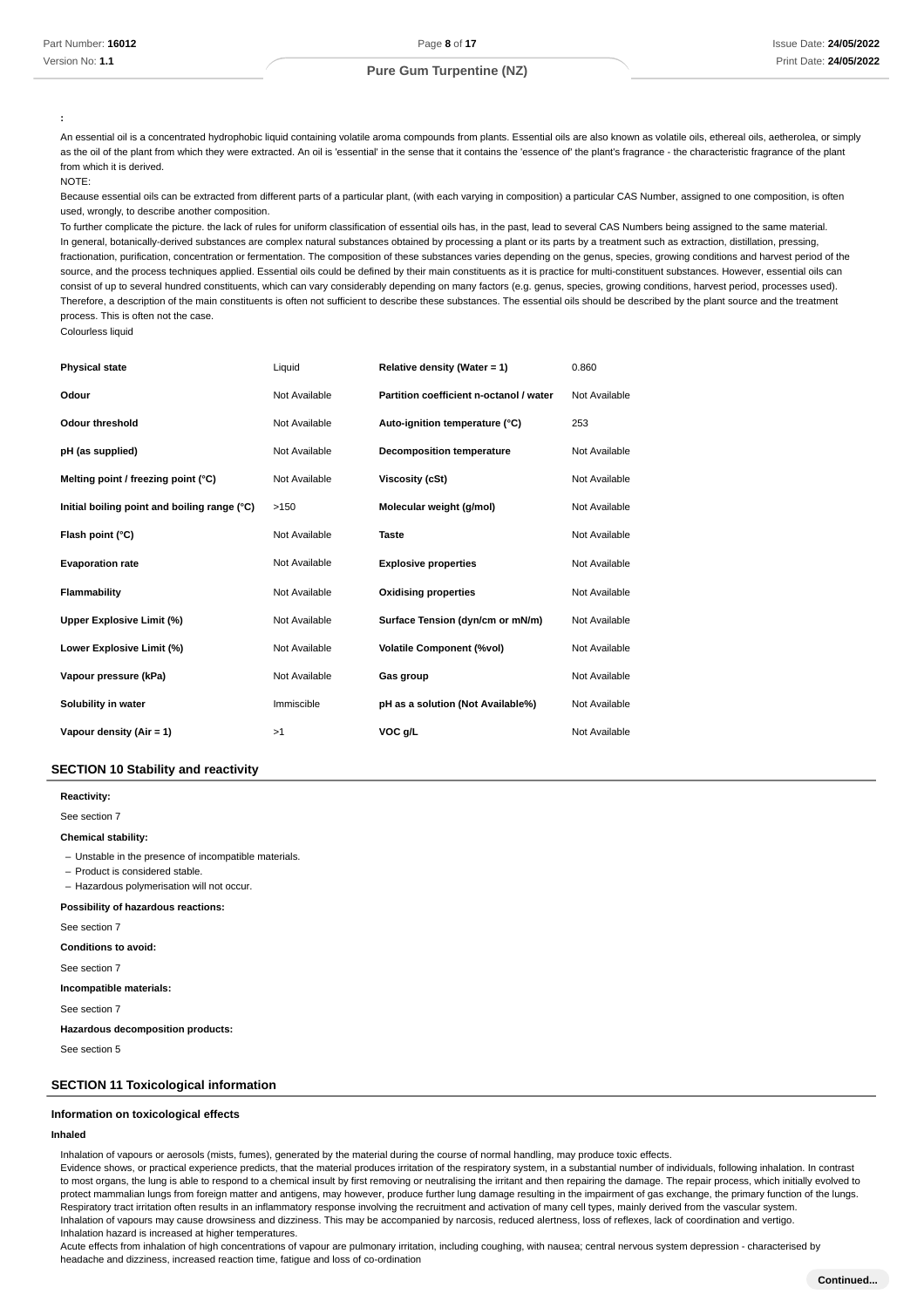Part Number: **16012** Version No: **1.1**

## **Pure Gum Turpentine (NZ)**

Central nervous system (CNS) depression may include nonspecific discomfort, symptoms of giddiness, headache, dizziness, nausea, anaesthetic effects, slowed reaction time, slurred speech and may progress to unconsciousness. Serious poisonings may result in respiratory depression and may be fatal. Inhalation of essential oil volatiles may produce dizziness, rapid, shallow breathing, tachycardia, bronchial irritation and unconsciousness or convulsions. Complications include anuria, pulmonary oedema and bronchial pneumonia.

#### **Ingestion**

Swallowing of the liquid may cause aspiration of vomit into the lungs with the risk of haemorrhaging, pulmonary oedema, progressing to chemical pneumonitis; serious consequences may result.

Signs and symptoms of chemical (aspiration) pneumonitis may include coughing, gasping, choking, burning of the mouth, difficult breathing, and bluish coloured skin (cyanosis). The material is not thought to produce adverse health effects following ingestion (as classified by EC Directives using animal models). Nevertheless, adverse systemic effects have been produced following exposure of animals by at least one other route and good hygiene practice requires that exposure be kept to a minimum.

Taken internally the essential oils exert a mild irritant effect on the mucous membranes of the mouth and digestive tract which induces a feeling of warmth and increases salivation. Taken by mouth, many essential oils can be dangerous in high concentrations. Typical effects begin with a burning feeling, followed by salivation. In the stomach, the effect is carminative (relieve flatulence), relaxing the gastric sphincter and encouraging eructation (belching). Further down the gut, the effect typically is antispasmodic,

Excessive oral doses irritate the gastro-intestinal tract and may cause nausea, vomiting and diarrhoea. Occasional irritation of the urinary tract and aggravation of pre-existing inflammatory conditions have been reported. Other effects include dysuria, haematuria, unconsciousness and shallow respiration. Complications arising from ingestion of volatile oils include anuria, pulmonary oedema, and bronchial pneumonia.

Central nervous system depression may lead to stupor and possible respiratory failure whilst central system stimulation may lead to excitement and convulsions. Pathologic findings include renal degeneration and intense congestion and oedema in the lungs, brain and gastric mucosa. Excretion takes place through the lungs, skin and kidneys.

Most essential oils are reported to be ecbolic (inducing contractions of the uterus leading to expulsion of a fetus). but abortions cannot be induced at safe doses.

Terpenes and their oxygen-containing counterparts, the terpenoids, produce a variety of physiological effects. Pine oil monoterpenes, for example, produce a haemorrhagic gastritis characterised by stomach pain and bleeding and vomiting. Systemic effects of pine oils include weakness and central nervous depression, excitement, loss of balance, headache, with hypothermia and respiratory failure.

Accidental ingestion of the material may be harmful; animal experiments indicate that ingestion of less than 150 gram may be fatal or may produce serious damage to the health of the individual.

#### **Skin Contact**

Skin contact with the material may be harmful; systemic effects may result following absorption.

Evidence exists, or practical experience predicts, that the material either produces inflammation of the skin in a substantial number of individuals following direct contact, and/or produces significant inflammation when applied to the healthy intact skin of animals, for up to four hours, such inflammation being present twenty-four hours or more after the end of the exposure period. Skin irritation may also be present after prolonged or repeated exposure; this may result in a form of contact dermatitis (nonallergic). The dermatitis is often characterised by skin redness (erythema) and swelling (oedema) which may progress to blistering (vesiculation), scaling and thickening of the epidermis. At the microscopic level there may be intercellular oedema of the spongy layer of the skin (spongiosis) and intracellular oedema of the epidermis. The material may accentuate any pre-existing dermatitis condition

Many essential oils affect the skin and mucous membranes in ways that are valuable or harmful. When applied to intact skin essential oils have an irritant and rubefacient action (i.e cause redness of the skin by causing dilation of the capillaries and an increase in blood circulation), causing first a sensation of warmth and smarting followed by mild local anesthesia. They have been used as counter-irritants and cutaneous stimulants in the treatment of chronic inflammatory conditions and to relieve neuralgia and rheumatic pain. Care should be taken to avoid blistering. These oils may also produce sensitisation.

It is likely that older pine oils become irritants from the build up of peroxides of delta- 3-carene and limonene etc.

Open cuts, abraded or irritated skin should not be exposed to this material Entry into the blood-stream through, for example, cuts, abrasions, puncture wounds or lesions, may produce systemic injury with harmful effects. Examine the skin prior to the use of

the material and ensure that any external damage is suitably protected.

#### **Eye**

Evidence exists, or practical experience predicts, that the material may cause eye irritation in a substantial number of individuals and/or may produce significant ocular lesions which are present twenty-four hours or more after instillation into the eye(s) of experimental animals.

Repeated or prolonged eye contact may cause inflammation characterised by temporary redness (similar to windburn) of the conjunctiva (conjunctivitis); temporary impairment of vision and/or other transient eye damage/ulceration may occur.

#### **Chronic**

Long-term exposure to respiratory irritants may result in disease of the airways involving difficult breathing and related systemic problems.

Practical experience shows that skin contact with the material is capable either of inducing a sensitisation reaction in a substantial number of individuals, and/or of producing a positive response in experimental animals.

Substances that can cause occupational asthma (also known as asthmagens and respiratory sensitisers) can induce a state of specific airway hyper-responsiveness via an immunological, irritant or other mechanism. Once the airways have become hyper-responsive, further exposure to the substance, sometimes even to tiny quantities, may cause respiratory symptoms. These symptoms can range in severity from a runny nose to asthma. Not all workers who are exposed to a sensitiser will become hyper-responsive and it is impossible to identify in advance who are likely to become hyper-responsive.

Substances than can cuase occupational asthma should be distinguished from substances which may trigger the symptoms of asthma in people with pre-existing air-way hyperresponsiveness. The latter substances are not classified as asthmagens or respiratory sensitisers

Wherever it is reasonably practicable, exposure to substances that can cuase occupational asthma should be prevented. Where this is not possible the primary aim is to apply adequate standards of control to prevent workers from becoming hyper-responsive.

Activities giving rise to short-term peak concentrations should receive particular attention when risk management is being considered. Health surveillance is appropriate for all employees exposed or liable to be exposed to a substance which may cause occupational asthma and there should be appropriate consultation with an occupational health professional over the degree of risk and level of surveillance.

Toxic: danger of serious damage to health by prolonged exposure through inhalation, in contact with skin and if swallowed.

Serious damage (clear functional disturbance or morphological change which may have toxicological significance) is likely to be caused by repeated or prolonged exposure. As a rule the material produces, or contains a substance which produces severe lesions. Such damage may become apparent following direct application in subchronic (90 day) toxicity studies or following sub-acute (28 day) or chronic (two-year) toxicity tests.

Limited evidence suggests that repeated or long-term occupational exposure may produce cumulative health effects involving organs or biochemical systems.

A number of common flavor and fragrance chemicals can form peroxides surprisingly fast in air. Antioxidants can in most cases minimize the oxidation.

Fragrance terpenes are easily oxidized in air. Non-oxidised forms are very weak sensitizers; however, after oxidation, the hyproperoxides are strong sensitisers which may cause allergic reactions. Autooxidation of fragrance terpenes contributes greatly to fragrance allergy. There is the need to test for compounds the patients are actually exposed to, not only the ingredients originally applied in commercial formulations.

Some oxidised terpenoids as well as some aged essential oils have revealed skin-sensitising capacities, leading to a hypersensitivity reaction synonymous to allergic contact dermatitis. The allergenic potency in some flavouring could be mainly attributed to terpenoid hydroperoxides intermediately built-up upon autoxidation, while their non-oxidised counterparts as well as most degradation products were proven to be not or only barely irritating

Essential oils and isolates derived from the Pinacea family, including Pinus and Abies genera, should only be used when the level of peroxides is kept to the lowest practicable level, for instance by adding antioxidants at the time of production. Such products should have a peroxide value of less than 10 millimoles peroxide per liter. Based on the published literature mentioning sensitising properties when containing peroxides (Food and Chemical Toxicology 11,1053(1973); 16,843(1978); 16,853(1978).

Pine needles and their extracts may contain isocupressic acids. Isocupressic acids have been described as causing toxicity problems in beef cattle. It has been found that a substantial amount of isocupressic acid remains in the extracts

It has surprisingly been found that isocupressic acids can be removed from pine needle extracts to form an extract which still exhibits therapeutic activity (such as the ability to lower blood pressure).

On the basis, primarily, of animal experiments, concern has been expressed by at least one classification body that the material may produce carcinogenic or mutagenic effects; in respect of the available information, however, there presently exists inadequate data for making a satisfactory assessment.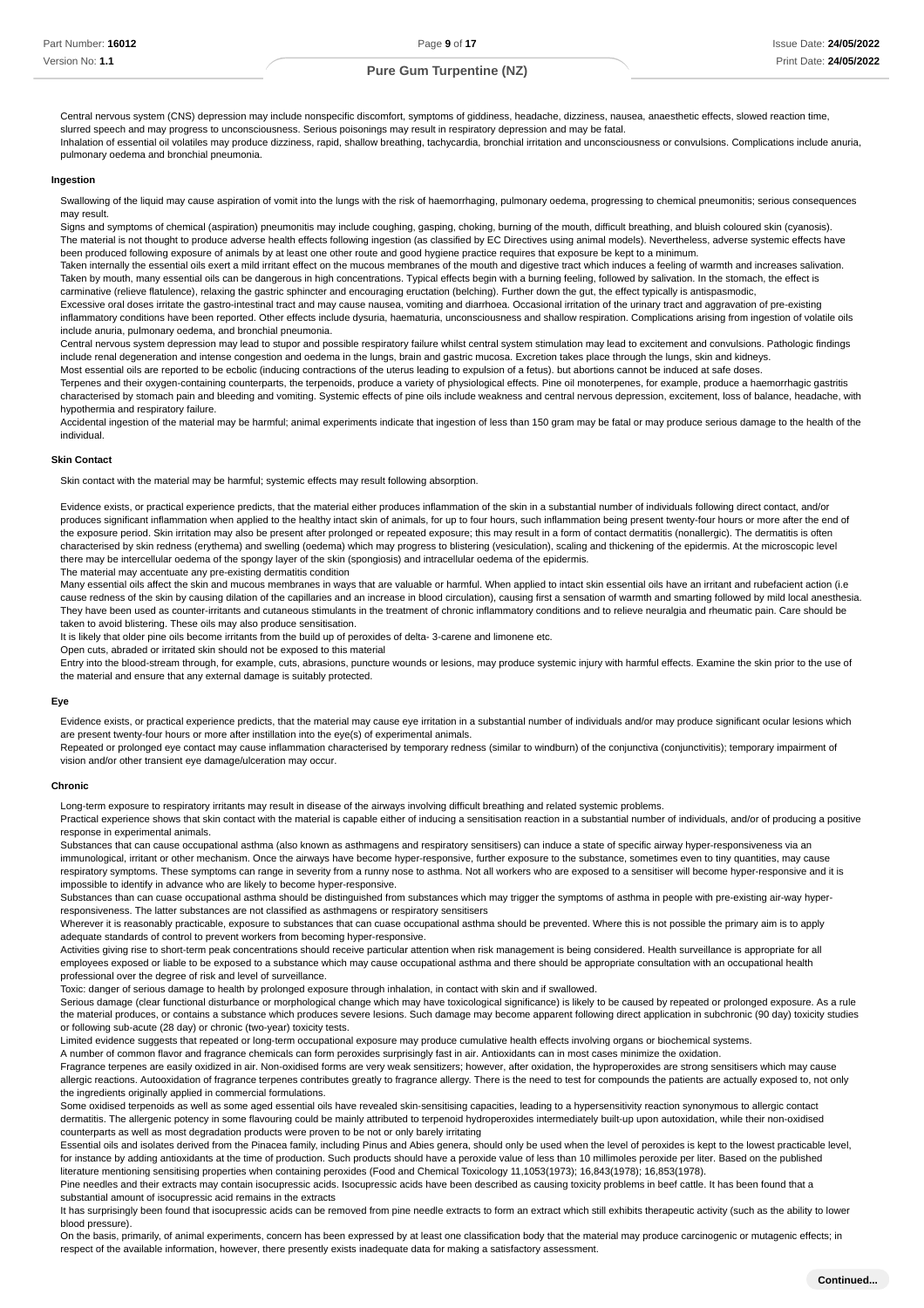Hydroperoxides of d-limonene are potent contact allergens when studied in guinea pigs. They may result when d-limonene is unstabilised against oxidation, or upon prolonged standing at room temperature and/ or upon exposure to light, or when stabiliser levels diminish. The two major hydroperoxides in auto-oxidised d-limonene, are cis- and translimonene-2-hydroperoxide (2-hydroperoxy-p-mentha-6,8-diene). In photo-oxidised d-limonene, they represent a minor fraction. Hydroperoxides may bind to proteins of the skin to make antigens either via a radical mechanism or after reactions to give epoxides. The cross-reactivity between the epoxide limonene-1,2-oxide, a potent contact allergen, and the hydroperoxides is NOT significant, indicating different mechanisms of sensitisation.

d-Limonene was considered to be weakly carcinogenic for the mouse fore-stomach epithelium, but not tumour producing. In 13-week and 2-year gavage-studies, male rats showed a range of compound-related kidney lesions including exacerbation of age-related nephropathy, mineralisation in the renal medulla, hyperplasia of the transitional epithelium overlying the renal papilla and proliferation of the renal tubular epithelium. Neoplasms were believed to be caused by progression to tubular cell hyperplasia to tubular cell adenomas and, with increasing size, to adenocarcinomas or carcinomas. The similarity of the nephrotoxicity caused by trichloroethylene and N-(4'-fluoro-4-biphenyl)acetamide, tris(2,3 dibromopropyl)phosphate in rats and the species specific nature of the response suggests that degeneration and necrosis of convoluted tubules may be associated with the accumulation of alpha-2u-globin (a2u-G). Since a2u-G is a species and gender-specific protein that is causal for both the cytotoxic and carcinogenic response in male rats, extrapolation of d-limonene carcinogenicity data from rat studies to other species (including humans) is probably not warranted. Humans do not synthesise a2u-G; they do however produce other related low molecular weight proteins capable of binding chemicals that cause a2u-G nephropathy in rats but this does not necessarily connote human risk. The Risk Assessment Forum of the USA EPA concluded;

Male renal rat tumours arising as a result of a process involving a2u-G accumulation do not contribute to the qualitative weight-of-evidence that the chemical poses a human carcinogenic hazard. Such tumours are included in dose-response extrapolations for the estimation of human carcinogenic risk. –

- If the chemical induces a2u-G accumulation in male rats, the associated nephropathy is not to be used as an end-point for determining non-carcinogenic hazard.

| <b>Pure Gum Turpentine (NZ)</b> | <b>TOXICITY</b><br>Not Available                                                               | <b>IRRITATION</b><br>Not Available |                                                                      |
|---------------------------------|------------------------------------------------------------------------------------------------|------------------------------------|----------------------------------------------------------------------|
|                                 | <b>TOXICITY</b>                                                                                |                                    | <b>IRRITATION</b>                                                    |
| gum turpentine                  | Inhalation(Rat) LC50; 13.7 mg/l4h <sup>[1]</sup><br>Oral (Rat) LD50; 5760 mg/kg <sup>[2]</sup> |                                    | Eye (human): 175 ppm<br>Eye: adverse effect observed (irritating)[1] |
|                                 |                                                                                                |                                    | Skin: adverse effect observed (irritating)[1]                        |
|                                 |                                                                                                |                                    |                                                                      |

**Legend:** 1. Value obtained from Europe ECHA Registered Substances - Acute toxicity 2.\* Value obtained from manufacturer's SDS. Unless otherwise specified data extracted from RTECS - Register of Toxic Effect of chemical Substances

#### **Pure Gum Turpentine (NZ)**

Asthma-like symptoms may continue for months or even years after exposure to the material ends. This may be due to a non-allergic condition known as reactive airways dysfunction syndrome (RADS) which can occur after exposure to high levels of highly irritating compound. Main criteria for diagnosing RADS include the absence of previous airways disease in a non-atopic individual, with sudden onset of persistent asthma-like symptoms within minutes to hours of a documented exposure to the irritant. Other criteria for diagnosis of RADS include a reversible airflow pattern on lung function tests, moderate to severe bronchial hyperreactivity on methacholine challenge testing, and the lack of minimal lymphocytic inflammation, without eosinophilia. RADS (or asthma) following an irritating inhalation is an infrequent disorder with rates related to the concentration of and duration of exposure to the irritating substance. On the other hand, industrial bronchitis is a disorder that occurs as a result of exposure due to high concentrations of irritating substance (often particles) and is completely reversible after exposure ceases. The disorder is characterized by difficulty breathing, cough and mucus production.

Fragrance allergens act as haptens, i.e. low molecular weight chemicals that are immunogenic only when attached to a carrier protein. However, not all sensitising fragrance chemicals are directly reactive, but require previous activation. A prehapten is a chemical that itself is non- or low-sensitising, but that is transformed into a hapten outside the skin by simple chemical transformation (air oxidation, photoactivation) and without the requirement of specific enzymatic systems. A prohapten is a chemical that itself is non- or low-sensitising but that is transformed into a hapten in the skin (bioactivation) usually via enzyme catalysis. It is not always possible to know whether a particular allergen that is not directly reactive acts as a prehapten or as a prohapten, or both, because air oxidation and bioactivation can often give the same product (geraniol is an example). Some chemicals might act by all three pathways.

#### **Prohaptens**

Compounds that are bioactivated in the skin and thereby form haptens are referred to as prohaptens.

In the case of prohaptens, the possibility to become activated is inherent to the molecule and activation cannot be avoided by extrinsic measures. Activation processes increase the risk for cross-reactivity between fragrance substances. Crossreactivity has been shown for certain alcohols and their corresponding aldehydes, i.e. between geraniol and geranial (citral) and between cinnamyl alcohol and cinnamal.

The human skin expresses enzyme systems that are able to metabolise xenobiotics, modifying their chemical structure to increase hydrophilicity and allow elimination from the body. Xenobiotic metabolism can be divided into two phases: phase I and phase II. Phase I transformations are known as activation or functionalisation reactions, which normally introduce or unmask hydrophilic functional groups. If the metabolites are sufficiently polar at this point they will be eliminated. However, many phase I products have to undergo subsequent phase II transformations, i.e. conjugation to make them sufficiently water soluble to be eliminated. Although the purpose of xenobiotic metabolism is detoxification, it can also convert relatively harmless compounds into reactive species. Cutaneous enzymes that catalyse phase I transformations include the cytochrome P450 mixed-function oxidase system, alcohol and aldehyde dehydrogenases, monoamine oxidases, flavin-containing monooxygenases and hydrolytic enzymes. Acyltransferases, glutathione S-transferases, UDP-glucuronosyltransferases and sulfotransferases are examples of phase II enzymes that have been shown to be present in human skin . These enzymes are known to catalyse both activating and deactivating biotransformations, but the influence of the reactions on the allergenic activity of skin sensitisers has not been studied in detail. Skin sensitising prohaptens can be recognised and grouped into chemical classes based on knowledge of xenobiotic bioactivation reactions, clinical observations and/or in vivo and in vitro studies of sensitisation potential and chemical reactivity.

**QSAR prediction:** The relationships between molecular structure and reactivity that form the basis for structural alerts are based on well established principles of mechanistic organic chemistry. Examples of structural alerts are aliphatic aldehydes (alerting to the possibility of sensitisation via a Schiff base reaction with protein amino groups), and alpha,betaunsaturated carbonyl groups, C=C-CO- (alerting to the possibility of sensitisation via Michael addition of protein thiol groups). Prediction of the sensitisation potential of compounds that can act via abiotic or metabolic activation (pre- or prohaptens) is more complex compared to that of compounds that act as direct haptens without any activation. The autoxidation patterns can differ due to differences in the stability of the intermediates formed, e.g. it has been shown that autoxidation of the structural isomers linalool and geraniol results in different major haptens/allergens. Moreover, the complexity of the prediction increases further for those compounds that can act both as pre- and prohaptens. In such cases, the impact on the sensitisation potency depends on the degree of abiotic activation (e.g. autoxidation) in relation to the metabolic activation

#### **GUM TURPENTINE**

Fragrance allergens act as haptens, i.e. low molecular weight chemicals that are immunogenic only when attached to a carrier protein. However, not all sensitising fragrance chemicals are directly reactive, but require previous activation. A **prehapten** is a chemical that itself is non- or low-sensitising, but that is transformed into a hapten outside the skin by simple chemical transformation (air oxidation, photoactivation) and without the requirement of specific enzymatic systems.

In the case of prehaptens, it is possible to prevent activation outside the body to a certain extent by different measures, e.g. prevention of air exposure during handling and storage of the ingredients and the final product, and by the addition of suitable antioxidants. When antioxidants are used, care should be taken that they will not be activated themselves and thereby form new sensitisers.

#### **Prehaptens**

Most terpenes with oxidisable allylic positions can be expected to autoxidise on air exposure due to their inherent properties. Depending on the stability of the oxidation products that are formed, a difference in the sensitisation potency of the oxidised terpenes can be seen

Autoxidation is a free radical chain reaction in which hydrogen atom abstraction in combination with addition of oxygen forms peroxyl radicals. The reaction shows selectivity for positions where stable radicals can be formed. So far, all fragrance substances that have been investigated with regard to the influence of autoxidation on the allergenic potential, including identification of formed oxidation products, have oxidisable allylic positions that are able to form hydroperoxides and/or hydrogen peroxide as primary oxidation products upon air exposure. Once the hydroperoxides have been formed outside the skin they form specific antigens and act as skin sensitisers. Secondary oxidation products such as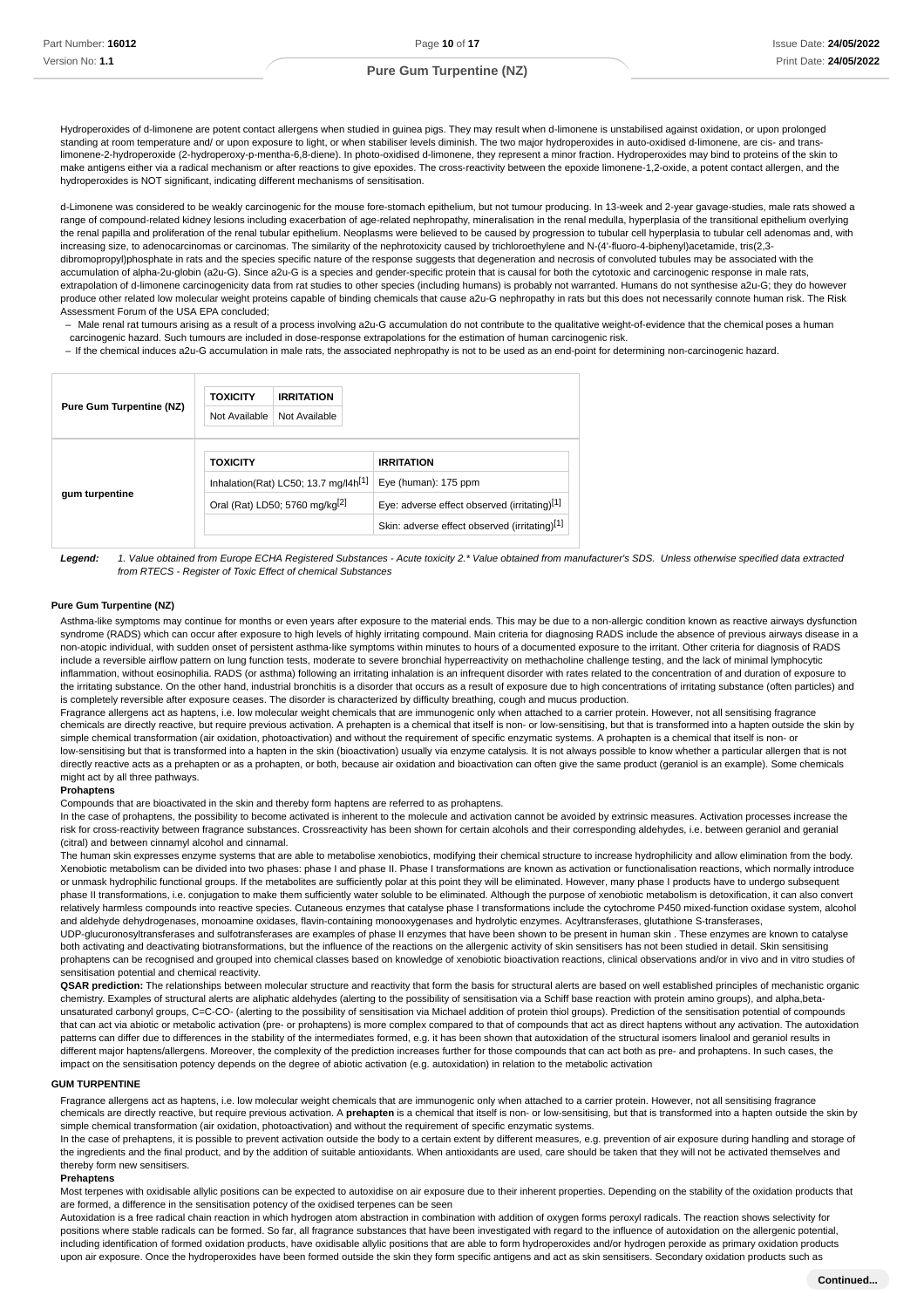aldehydes and epoxides can also be allergenic, thus further increasing the sensitisation potency of the autoxidation mixture. The process of photoactivation may also play a role, but further research is required to establish whether this activation route is currently underestimated in importance due to insufficient knowledge of the true haptens in this context It should be noted that activation of substances via air oxidation results in various haptens that might be the same or cross-reacting with other haptens (allergens). The main allergens after air oxidation of linalool and linalyl acetate are the hydroperoxides. If linalyl acetate is chemically hydrolysed outside the skin it can thereafter be oxidised to the same haptens as seen for linalool. A corresponding example is citronellol and citronellyl acetate. In clincal studies, concomitant reactions to oxidised linalool and oxidised linalyl acetate have been observed. Whether these reactions depend on cross-reactivity or are due to exposure to both fragrance substances cannot be elucidated as both have an allergenic effect themselves. Linalool and linalyl acetate are the main components of lavender oil. They autoxidise on air exposure also when present in the essential oil, and form the same oxidation products found in previous studies of the pure synthetic terpenes. Experimental sensitisation studies showed that air exposure of lavender oil increased the sensitisation potency. Patch test results in dermatitis patients showed a connection between positive reactions to oxidised linalool, linalyl acetate and lavender oil. **Prohaptens**

Compounds that are bioactivated in the skin and thereby form haptens are referred to as prohaptens.

In the case of prohaptens, the possibility to become activated is inherent to the molecule and activation cannot be avoided by extrinsic measures. Activation processes increase the risk for cross-reactivity between fragrance substances. Crossreactivity has been shown for certain alcohols and their corresponding aldehydes, i.e. between geraniol and geranial (citral) and between cinnamyl alcohol and cinnamal.

The human skin expresses enzyme systems that are able to metabolise xenobiotics, modifying their chemical structure to increase hydrophilicity and allow elimination from the body. Xenobiotic metabolism can be divided into two phases: phase I and phase II. Phase I transformations are known as activation or functionalisation reactions, which normally introduce or unmask hydrophilic functional groups. If the metabolites are sufficiently polar at this point they will be eliminated. However, many phase I products have to undergo subsequent phase II transformations, i.e. conjugation to make them sufficiently water soluble to be eliminated. Although the purpose of xenobiotic metabolism is detoxification, it can also convert relatively harmless compounds into reactive species. Cutaneous enzymes that catalyse phase I transformations include the cytochrome P450 mixed-function oxidase system, alcohol and aldehyde dehydrogenases, monoamine oxidases, flavin-containing monooxygenases and hydrolytic enzymes. Acyltransferases, glutathione S-transferases,

UDP-glucuronosyltransferases and sulfotransferases are examples of phase II enzymes that have been shown to be present in human skin . These enzymes are known to catalyse both activating and deactivating biotransformations, but the influence of the reactions on the allergenic activity of skin sensitisers has not been studied in detail. Skin sensitising prohaptens can be recognised and grouped into chemical classes based on knowledge of xenobiotic bioactivation reactions, clinical observations and/or in vivo and in vitro studies of sensitisation potential and chemical reactivity.

QSAR prediction: The relationships between molecular structure and reactivity that form the basis for structural alerts are based on well established principles of mechanistic organic chemistry. Examples of structural alerts are aliphatic aldehydes (alerting to the possibility of sensitisation via a Schiff base reaction with protein amino groups), and alpha,betaunsaturated carbonyl groups, C=C-CO- (alerting to the possibility of sensitisation via Michael addition of protein thiol groups). Prediction of the sensitisation potential of compounds that can act via abiotic or metabolic activation (pre- or prohaptens) is more complex compared to that of compounds that act as direct haptens without any activation. The autoxidation patterns can differ due to differences in the stability of the intermediates formed, e.g. it has been shown that autoxidation of the structural isomers linalool and geraniol results in different major haptens/allergens. Moreover, the complexity of the prediction increases further for those compounds that can act both as pre- and prohaptens. In such cases, the impact on the sensitisation potency depends on the degree of abiotic activation (e.g. autoxidation) in relation to the metabolic activation. For bicyclic terpenes:

## **Acute toxicity**: The literature abounds with clinical reports of accidental and intentional acute poisoning with pinene-based turpentine.

Rat oral LD50 values are available for alpha-pinene, beta-pinene, camphene and turpentine oil and indicate these materials to be very low in oral acute toxicity with LD50 values in the range from 3388 mg/kg to greater than 5000 mg/kg. Rabbit dermal LD50 values similarly indicate very low toxicities with values greater than the limit doses of 2000 or 5000 mg/kg. Acute inhalation toxicity has been measure in different animal species. The acute LC50 was reported to be 13,500 mg/m3 in rats, 13,500 mg/m3 in quinea pigs, and 9000 mg/m3 in mice . The acute inhalation LC50 of commercial grade turpentine in Wistar rats is reported to be in the range of 12,000-20,000 mg/m3 for 1 to 6 hour exposures and the LC50 for a 2-hour exposure in Swiss-Webster mice is 29,000 mg/m3, Based on these results the acute oral, dermal, and inhalation toxicities of bicyclic terpene hydrocarbons is concluded to be low.

**Repeat dose toxicity**: A 28-day repeat dose study has been performed with camphene according to an OECD Guideline 407 in both sexes of Wistar rats. Animals of both sexes at the 1000 mg/kg bw/day dose exhibited vacuolization of hepatocytes and increase liver weights. Male rats also exhibited alpha-2-microglobulin-type nephrotoxicity at all dose levels. Subsequent investigations have shown that the alpha-2-microglobulin nephropathy found in the F344/N male rat does not develop in mammals that do not express the hepatic form of alpha-2-microglobulin (e.g. other strains of rats, mice, dogs, humans). Therefore, the nephrotoxicity observed in the camphene study in male F344 rats is not relevant to the human health risk assessment. Based on liver toxicity, the NOAEL for this study is concluded to be 250 mg/kg bw/day

**Reproductive toxicity:** In the a-animal species study, no reproductive effects were observed when dose levels of up to 260 to 600 mg/kg bw of an essential oil predominantly composed of bicyclic terpene hydrocarbons (alpha-pinene, beta-pinene, and sabinene) was administered daily to mice, rats, or hamsters during gestation. When this data is combined with the fact that no adverse effects were observed to the reproductive organs in a 28-day study with camphene at dose levels up to 250 mg/kg bw/day, it is concluded that bicyclic terpene hydrocarbons including alpha-pinene and beta-pinene are not reproductive toxicants

Two ninety day inhalation studies have been performed for alpha-pinene in which a full complement of male and female sex organs and tissues were subjected to histopathological examination. Both studies reported no microscopic changes that could be associated with exposure to the test substance. Taking into account the lack of any effects to females in a earlier teratology study, the absence of any maternal or developmental effects in a reproductive/developmental study of a pinene-based oil and for a structurally related monoterpene hydrocarbon, myrcene, it can be concluded that the members of this category show no significant reproductive or developmental toxicity

**Developmental toxicity:.** Based on the NOAELs for maternal and developmental toxicity in studies with camphene (250 and 1000 mg/kg bw/day) and a terpene hydrocarbon mixture containing alpha- and beta-pinene and camphene (688 mg/kg bw/day), and the lack of any signs of maternal or developmental toxicity in a mice,

rats, or hamsters given 260 to 600 mg/kg bw/day of a mixture composed primarily (>80%) of alpha- and beta-pinene and sabinene, it is concluded that bicyclic terpene hydrocarbons are not maternal or developmental toxicants.

#### **Genotoxicity:**

In vitro: In vitro genotoxicity assays available for alpha-pinene, beta-pinene and camphene demonstrate that these substances have a little, if any, genotoxic potential. In standard Ames assays of alpha-pinene, beta-pinene and camphene, Salmonella typhimurium strains TA97, TA98, TA100, TA1535, TA1537, and TA1538 provided no evidence of mutagenicity at any dose tested.

In vivo: Based on the lack of any evidence of genotoxicity in numerous in vitro assays with and without metabolic activation, it is unlikely that any of these bicyclic terpenes would exhibit a significant genotoxic potential in vivo.

#### **Pure Gum Turpentine (NZ) & GUM TURPENTINE**

The following information refers to contact allergens as a group and may not be specific to this product.

Contact allergies quickly manifest themselves as contact eczema, more rarely as urticaria or Quincke's oedema. The pathogenesis of contact eczema involves a cell-mediated (T lymphocytes) immune reaction of the delayed type. Other allergic skin reactions, e.g. contact urticaria, involve antibody-mediated immune reactions. The significance of the contact allergen is not simply determined by its sensitisation potential: the distribution of the substance and the opportunities for contact with it are equally important. A weakly sensitising substance which is widely distributed can be a more important allergen than one with stronger sensitising potential with which few individuals come into contact. From a clinical point of view, substances are noteworthy if they produce an allergic test reaction in more than 1% of the persons tested.

Epoxidation of double bonds is a common bioactivation pathway for alkenes. The allylic epoxides, so formed, were found to possess sensitising capacity in vivo and in vitro and to chemically reactive towards a common hexapeptide containing the most common nucleophilic amino acids. Further-more, a SAR study of potentially prohaptenic alkenes demonstrated that conjugated dienes in or in conjunction with a six-membered ring are prohaptens, whereas related alkenes containing isolated double bonds or an acyclic conjugated diene were weak or nonsensitizing compounds. This difference in sensitizing capacity of conjugated dienes as compared to alkenes with isolated double bonds was found to be due to the high reactivity and sensitizing capacity of the allylic epoxides metabolically formed from conjugated dienes.

Allergic Contact Dermatitis––Formation, Structural Requirements,and Reactivity of Skin Sensitizers.

Ann-Therese Karlberg et al: Chem. Res. Toxicol. 2008, 21, pp 53–69

http://ftp.cdc.gov/pub/Documents/OEL/06.%20Dotson/References/Karlberg\_2008.pdf

Adverse reactions to fragrances in perfumes and in fragranced cosmetic products include allergic contact dermatitis, irritant contact dermatitis, photosensitivity, immediate contact reactions (contact urticaria), and pigmented contact dermatitis. Airborne and connubial contact dermatitis occur.

Intolerance to perfumes, by inhalation, may occur if the perfume contains a sensitising principal. Symptoms may vary from general illness, coughing, phlegm, wheezing, chesttightness, headache, exertional dyspnoea, acute respiratory illness, hayfever, and other respiratory diseases (including asthma). Perfumes can induce hyper-reactivity of the respiratory tract without producing an IgE-mediated allergy or demonstrable respiratory obstruction. This was shown by placebo-controlled challenges of nine patients to 'perfume mix'. The same patients were also subject to perfume provocation, with or without a carbon filter mask, to ascertain whether breathing through a filter with active carbon would prevent symptoms. The patients breathed through the mouth, during the provocations, as a nose clamp was used to prevent nasal inhalation. The patient's earlier symptoms were verified; breathing through the carbon filter had no protective effect. The symptoms were not transmitted via the olfactory nerve but they may have been induced by trigeminal reflex via the respiratory tract or by the eyes.

Cases of occupational asthma induced by perfume substances such as isoamyl acetate, limonene, cinnamaldehyde and benzaldehyde, tend to give persistent symptoms even though the exposure is below occupational exposure limits.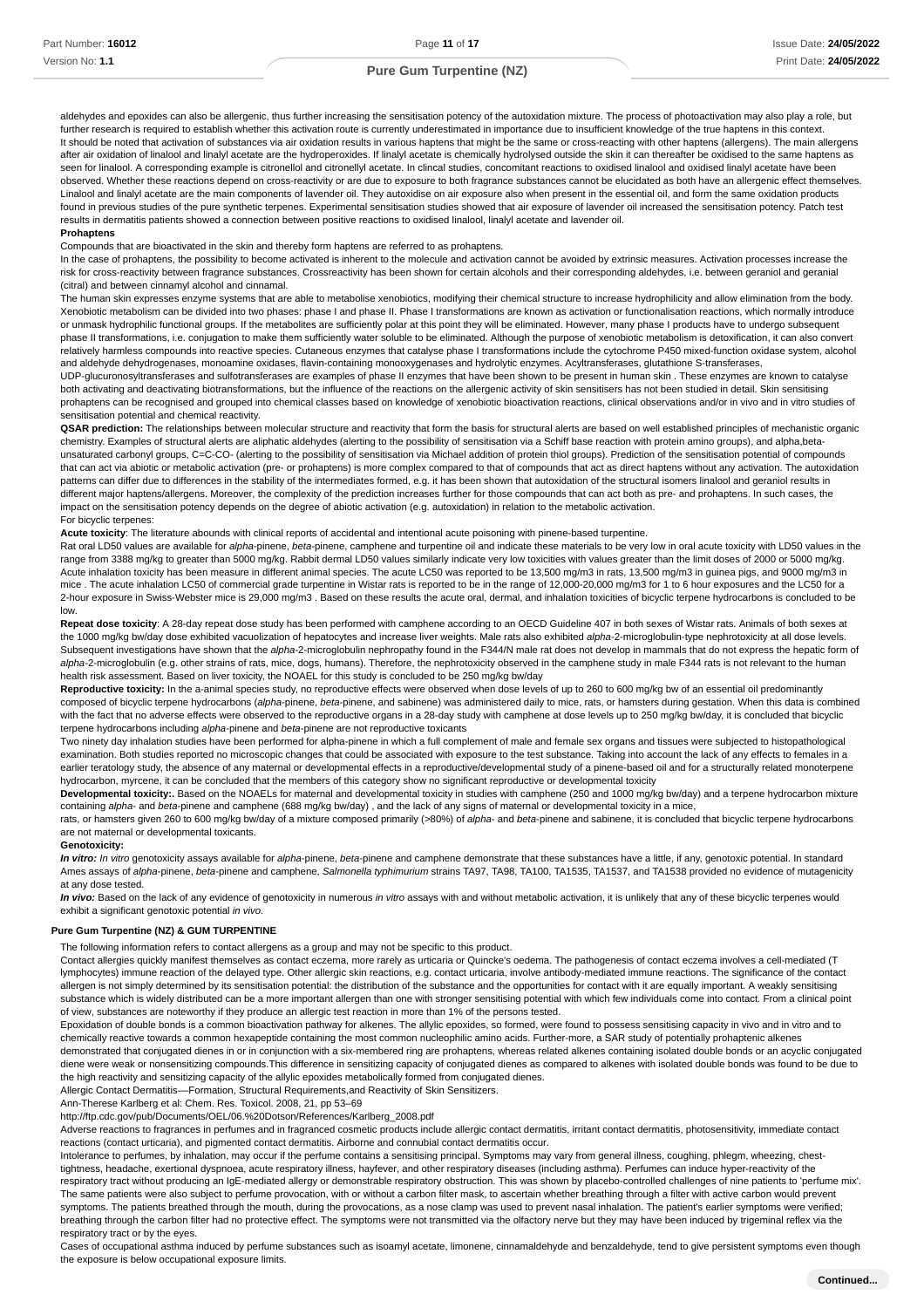Inhalation intolerance has also been produced in animals. The emissions of five fragrance products, for one hour, produced various combinations of sensory irritation, pulmonary irritation, decreases in expiratory airflow velocity as well as alterations of the functional observational battery indicative of neurotoxicity in mice. Neurotoxicity was found to be more severe after mice were repeatedly exposed to the fragrance products, being four brands of cologne and one brand of toilet water.

Contact allergy to fragrances is relatively common, affecting 1 to 3% of the general population, based on limited testing with eight common fragrance allergens and about 16 % of patients patch tested for suspected allergic contact dermatitis.

Contact allergy to fragrance ingredients occurs when an individual has been exposed, on the skin, to a suffcient degree of fragrance contact allergens. Contact allergy is a life-long, specifically altered reactivity in the immune system. This means that once contact allergy is developed, cells in the immune system will be present which can recognise and react towards the allergen. As a consequence, symptoms, i.e. allergic contact dermatitis, may occur upon re-exposure to the fragrance allergen(s) in question. Allergic contact dermatitis is an inflammatory skin disease characterised by erythema, swelling and vesicles in the acute phase. If exposure continues it may develop into a chronic condition with scaling and painful fissures of the skin. Allergic contact dermatitis to fragrance ingredients is most often caused by cosmetic products and usually involves the face and/or hands. It may affect fitness for work and the quality of life of the individual. Fragrance contact allergy has long been recognised as a frequent and potentially disabling problem. Prevention is possible as it is an environmental disease and if the environment is modified (e.g. by reduced use concentrations of allergens), the disease frequency and severity will decrease Fragrance contact allergy is mostly non-occupational and related to the personal use of cosmetic products. Allergic contact dermatitis can be severe and widespread, with a significant impairment of quality of life and potential consequences for fitness for work. Thus, prevention of contact sensitisation to fragrances, both in terms of primary prevention (avoiding sensitisation) and secondary prevention (avoiding relapses of allergic contact dermatitis in those already sensitised), is an important objective of public health risk management measure. **Hands:** Contact sensitisation may be the primary cause of hand eczema, or may be a complication of irritant or atopic hand eczema. The number of positive patch tests has been reported to correlate with the duration of hand eczema, indicating that long-standing hand eczema may often be complicated by sensitisation .Fragrance allergy may be a relevant problem in patients with hand eczema; perfumes are present in consumer products to which their hands are exposed. A significant relationship between hand eczema and fragrance contact allergy has been found in some studies based on patients investigated for contact allergy. However, hand eczema is a multi-factorial disease and the clinical significance of fragrance contact allergy in (severe) chronic hand eczema may not be clear.

**Axillae Bilateral axillary** (underarm) dermatitis may be caused by perfume in deodorants and, if the reaction is severe, it may spread down the arms and to other areas of the body. In individuals who consulted a dermatologist, a history of such first-time symptoms was significantly related to the later diagnosis of perfume allergy.

Face Facial eczema is an important manifestation of fragrance allergy from the use of cosmetic products (16). In men, after-shave products can cause an eczematous eruption of the beard area and the adjacent part of the neck and men using wet shaving as opposed to dry have been shown to have an increased risk of of being fragrance allergic. **Irritant reactions (including contact urticaria):** Irritant effects of some individual fragrance ingredients, e.g. citral are known. Irritant contact dermatitis from perfumes is believed to be common, but there are no existing investigations to substantiate this. Many more people complain about intolerance or rashes to perfumes/perfumed products than are shown to be allergic by testing. This may be due to irritant effects or inadequate diagnostic procedures. Fragrances may cause a dose-related contact urticaria of the non-immunological type (irritant contact urticaria). Cinnamal, cinnamic alcohol, and Myroxylon pereirae are well recognised causes of contact urticaria, but others, including menthol, vanillin and benzaldehyde have also been reported . The reactions to Myroxylon pereirae may be due to cinnamates. A relationship to delayed contact hypersensitivity was suggested , but no significant difference was found between a fragrance-allergic group and a control group in the frequency of immediate reactions to fragrance ingredients in keeping with a nonimmunological basis for the reactions seen.

**Pigmentary anomalies:** The term "pigmented cosmetic dermatitis" was introduced in 1973 for what had previously been known as melanosis faciei feminae when the mechanism (type IV allergy) and causative allergens were clarified.. It refers to increased pigmentation, usually on the face/neck, often following sub-clinical contact dermatitis. Many cosmetic ingredients were patch tested at non-irritant concentrations and statistical evaluation showed that a number of fragrance ingredients were associated: jasmine absolute, ylang-ylang oil, cananga oil, benzyl salicylate, hydroxycitronellal, sandalwood oil, geraniol, geranium oil.

**Photo-reactions** Musk ambrette produced a considerable number of allergic photocontact reactions (in which UV-light is required) in the 1970s and was later banned from use in the EU. Nowadays, photoallergic contact dermatitis is uncommon . Furocoumarins (psoralens) in some plant-derived fragrance ingredients caused phototoxic reactions with erythema followed by hyperpigmentation resulting in Berloque dermatitis. There are now limits for the amount of furocoumarins in fragrance products. Phototoxic reactions still occur but are rare.

General/respiratory: Fragrances are volatile and therefore, in addition to skin exposure, a perfume also exposes the eyes and naso-respiratory tract. It is estimated that 2-4% of the adult population is affected by respiratory or eye symptoms by such an exposure. It is known that exposure to fragrances may exacerbate pre-existing asthma . Asthma-like symptoms can be provoked by sensory mechanisms. In an epidemiological investigation, a significant association was found between respiratory complaints related to fragrances and contact allergy to fragrance ingredients, in addition to hand eczema, which were independent risk factors in a multivariate analysis.

d-Limonene is readily absorbed by inhalation and ingestion. Dermal absorption is reported to be lower than by the inhalation route. d-Limonene is rapidly distributed to different tissues in the body, readily metabolised and eliminated primarily through the urine.

Limonene exhibits low acute toxicity by all three routes in animals. Limonene is a skin irritant in both experimental animals and humans. Limited data are available on the potential to cause eye and respiratory irritation. Autooxidised products of d-limonene have the potential to be skin sensitisers. Limited data are available in humans on the potential to cause respiratory sensitisation. Autooxidation of limonene occurs readily in the presence of light and air forming a variety of oxygenated monocyclic terpenes. Risk of skin sensitisation is high in situations where contact with oxidation products of limonene occurs.

Renal tumours induced by limonene in male rats is though to be sex and species specific and are not considered relevant to humans. Repeated exposure affects the amount and activity of liver enzymes, liver weight, blood cholesterol levels and bile flow in animals. Increase in liver weight is considered a physiological adaption as no toxic effects on the liver have been reported. From available data it is not possible to identify an NOAEL for these effects. Limonene is neither genotoxic or teratogenic nor toxic to the reproductive system.

| × | Carcinogenicity                 | × |
|---|---------------------------------|---|
| × | Reproductivity                  | × |
| ັ | <b>STOT - Single Exposure</b>   | × |
| × | <b>STOT - Repeated Exposure</b> | × |
| x | <b>Aspiration Hazard</b>        |   |
|   |                                 |   |

Legend:  $\mathsf{X}$  – Data either not available or does not fill the criteria for classification – Data available to make classification

## **SECTION 12 Ecological information**

| Toxicity                        |               |                           |                                |       |               |                |
|---------------------------------|---------------|---------------------------|--------------------------------|-------|---------------|----------------|
| <b>Pure Gum Turpentine (NZ)</b> | Endpoint      | <b>Test Duration (hr)</b> | <b>Species</b>                 | Value | Source        |                |
|                                 | Not Available | Not Available             | Not Available<br>Not Available |       | Not Available |                |
|                                 | Endpoint      | <b>Test Duration (hr)</b> | <b>Species</b>                 |       | Value         | Source         |
| gum turpentine                  | NOEC(ECx)     | 48h                       | Algae or other aquatic plants  |       | $0.247$ mg/l  | $\overline{2}$ |
|                                 | <b>LC50</b>   | 96h                       | Fish                           |       | $0.01$ mg/l   | 1              |
|                                 | EC50          | 48h                       | Crustacea                      |       | $0.475$ mg/l  | $\overline{2}$ |
|                                 |               |                           |                                |       |               |                |

**Legend:** Extracted from 1. IUCLID Toxicity Data 2. Europe ECHA Registered Substances - Ecotoxicological Information - Aquatic Toxicity 4. US EPA, Ecotox database - Aquatic Toxicity Data 5. ECETOC Aquatic Hazard Assessment Data 6. NITE (Japan) - Bioconcentration Data 7. METI (Japan) - Bioconcentration Data 8. Vendor Data Toxic to aquatic organisms, may cause long-term adverse effects in the aquatic environment.

Do NOT allow product to come in contact with surface waters or to intertidal areas below the mean high water mark. Do not contaminate water when cleaning equipment or disposing of equipment wash-waters.

Wastes resulting from use of the product must be disposed of on site or at approved waste sites.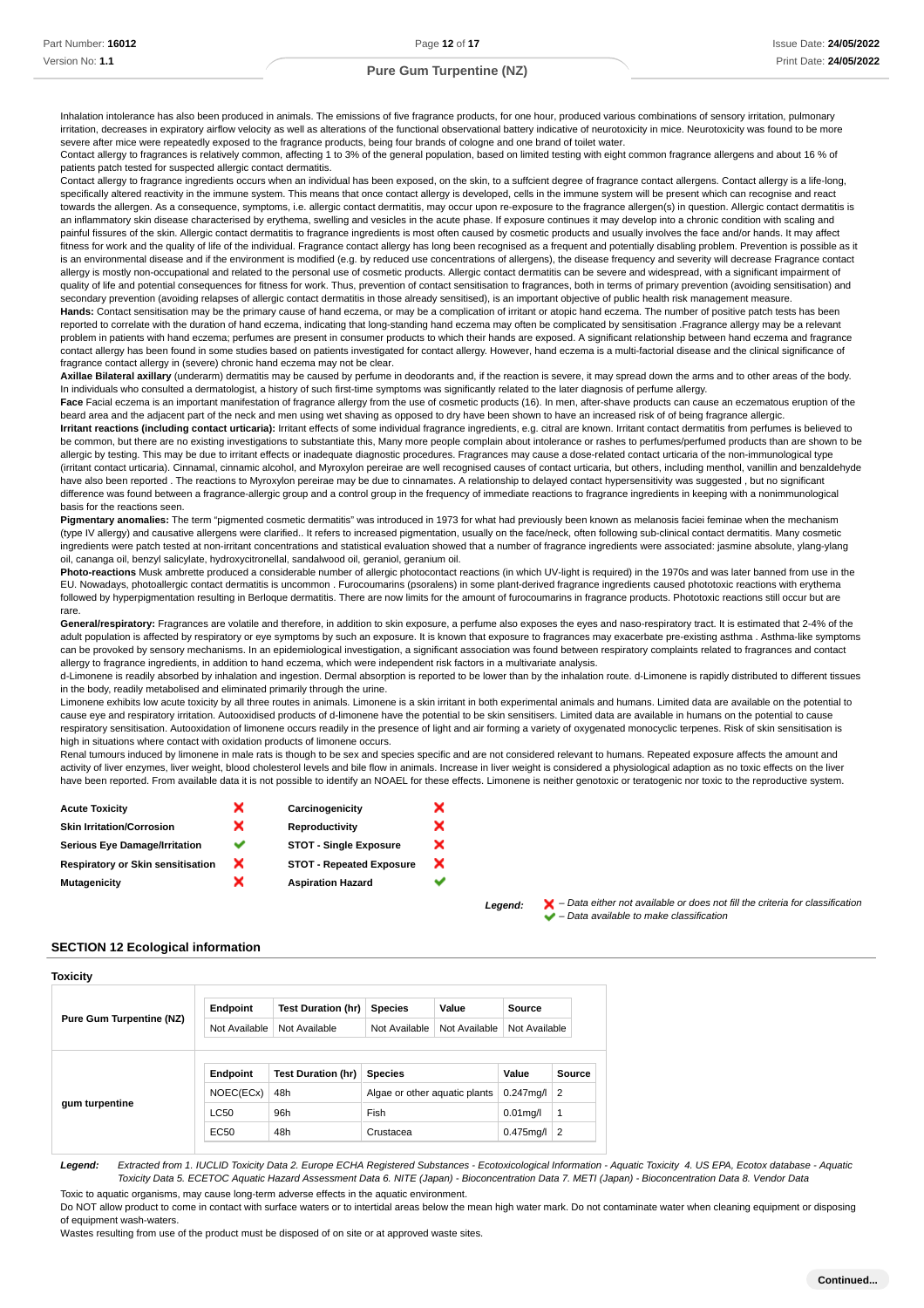When spilled this product may act as a typical oil, causing a film, sheen, emulsion or sludge at or beneath the surface of the body of water. The oil film on water surface may physically affect the aquatic organisms, due to the interruption of the oxygen transfer between the air and the water

Oils of any kind can cause:

- drowning of water-fowl due to lack of buoyancy, loss of insulating capacity of feathers, starvation and vulnerability to predators due to lack of mobility

- lethal effects on fish by coating gill surfaces, preventing respiration

- asphyxiation of benthic life forms when floating masses become engaged with surface debris and settle on the bottom and

adverse aesthetic effects of fouled shoreline and beaches –

In case of accidental releases on the soil, a fine film is formed on the soil, which prevents the plant respiration process and the soil particle saturation. It may cause deep water infestation.

For Terpenes such as Limonene and Isoprene:

Atmospheric Fate: Contribute to aerosol and photochemical smog formation. When terpenes are introduced to the atmosphere, may either decrease ozone concentrations when oxides of nitrogen are low or, if emissions take place in polluted air (i.e. containing high concentrations of nitrogen oxides), leads to an increase in ozone concentrations. Lower terpenoids can react with unstable reactive gases and may act as precursors of photochemical smog therefore indirectly influencing community and ecosystem properties. The reactions of ozone with larger unsaturated compounds, such as the terpenes can give rise to oxygenated species with low vapour pressures that subsequently condense to form secondary organic aerosol.

Aquatic Fate: Complex chlorinated terpenes such as toxaphene (a persistent, mobile and toxic insecticide) and its degradation products were produced by photoinitiated reactions in an aqueous system, initially containing limonene and other monoterpenes, simulating pulp bleach conditions.

Substances containing unsaturated carbons are ubiquitous in indoor environments. They result from many sources (see below). Most are reactive with environmental ozone and many produce stable products which are thought to adversely affect human health.The potential for surfaces in an enclosed space to facilitate reactions should be considered. Source of unsaturated substances Unsaturated substances (Reactive Emissions) Major Stable Products produced following reaction with ozone.

| Occupants (exhaled breath, ski oils<br>personal care products)                                              | Isoprene, nitric oxide, squalene, unsaturated sterols,<br>oxidation products                                                                     | Methacrolein, methyl vinyl ketone, nitrogen dioxide, acetone, 6MHQ, geranyl acetone,<br>oleic acid and other unsaturated fatty acids, unsaturated 4OPA, formaldehyde, nonanol, decanal, 9-oxo-nonanoic acid, azelaic acid, nonanoic<br>acid.             |
|-------------------------------------------------------------------------------------------------------------|--------------------------------------------------------------------------------------------------------------------------------------------------|----------------------------------------------------------------------------------------------------------------------------------------------------------------------------------------------------------------------------------------------------------|
| cypress, cedar and silver fir boards,<br>houseplants                                                        | Soft woods, wood flooring, including Isoprene, limonene, alpha-pinene, other terpenes and<br>sesquiterpenes                                      | Formaldehyde, 4-AMC, pinoaldehyde, pinic acid, pinonic acid, formic acid, methacrolein,<br>methyl vinyl ketone, SOAs including ultrafine particles                                                                                                       |
| Carpets and carpet backing                                                                                  | 4-Phenylcyclohexene, 4-vinylcyclohexene, styrene,<br>2-ethylhexyl acrylate, unsaturated fatty acids and esters                                   | Formaldehyde, acetaldehyde, benzaldehyde, hexanal, nonanal, 2-nonenal                                                                                                                                                                                    |
| Linoleum and paints/polishes<br>containing linseed oil                                                      | Linoleic acid, linolenic acid                                                                                                                    | Propanal, hexanal, nonanal, 2-heptenal, 2-nonenal, 2-decenal, 1-pentene-3-one,<br>propionic acid, n-butyric acid                                                                                                                                         |
| Latex paint                                                                                                 | Residual monomers                                                                                                                                | Formaldehyde                                                                                                                                                                                                                                             |
| Certain cleaning products, polishes<br>waxes, air fresheners                                                | Limonene, alpha-pinene, terpinolene, alpha-terpineol,<br>linalool, linalyl acetate and other terpenoids, longifolene<br>and other sesquiterpenes | Formaldehyde, acetaldehyde, glycoaldehyde, formic acid, acetic acid, hydrogen and<br>organic peroxides, acetone, benzaldehyde, 4-hydroxy-4-methyl-5-hexen-1-al, 5-ethenyl-<br>dihydro-5-methyl-2(3H)-furanone, 4-AMC, SOAs including ultrafine particles |
| Natural rubber adhesive                                                                                     | Isoprene, terpenes                                                                                                                               | Formaldehyde, methacrolein, methyl vinyl ketone                                                                                                                                                                                                          |
| Photocopier toner, printed paper,<br>styrene polymers                                                       | Styrene                                                                                                                                          | Formaldehyde, benzaldehyde                                                                                                                                                                                                                               |
| Environmental tobacco smoke                                                                                 | Styrene, acrolein, nicotine                                                                                                                      | Formaldehyde, benzaldehyde, hexanal, glyoxal, N-methylformamide, nicotinaldehyde,<br>cotinine                                                                                                                                                            |
| Soiled clothing, fabrics, bedding                                                                           | Squalene, unsaturated sterols, oleic acid and other<br>saturated fatty acids                                                                     | Acetone, geranyl acetone, 6MHO, 40PA, formaldehyde, nonanal, decanal, 9-oxo-<br>nonanoic acid, azelaic acid, nonanoic acid                                                                                                                               |
| Soiled particle filters                                                                                     | Unsaturated fatty acids from plant waxes, leaf litter, and<br>other vegetative debris; soot; diesel particles                                    | Formaldehyde, nonanal, and other aldehydes; azelaic acid; nonanoic acid; 9-oxo-<br>nonanoic acid and other oxo-acids; compounds with mixed functional groups (=O, -OH,<br>and -COOH)                                                                     |
| Ventilation ducts and duct liners                                                                           | Unsaturated fatty acids and esters, unsaturated oils,<br>neoprene                                                                                | C5 to C10 aldehydes                                                                                                                                                                                                                                      |
| 'Urban grime'                                                                                               | Polycyclic aromatic hydrocarbons                                                                                                                 | Oxidized polycyclic aromatic hydrocarbons                                                                                                                                                                                                                |
| Perfumes, colognes, essential oils<br>(e.g. lavender, eucalyptus, tea tree) terpinene-4-ol, gamma-terpinene | Limonene, alpha-pinene, linalool, linalyl acetate,                                                                                               | Formaldehyde, 4-AMC, acetone, 4-hydroxy-4-methyl-5-hexen-1-al, 5-ethenyl-dihydro-<br>5-methyl-2(3H) furanone, SOAs including ultrafine particles                                                                                                         |
| Overall home emissions                                                                                      | Limonene, alpha-pinene, styrene                                                                                                                  | Formaldehyde, 4-AMC, pinonaldehyde, acetone, pinic acid, pinonic acid, formic acid,<br>benzaldehyde, SOAs including ultrafine particles                                                                                                                  |
|                                                                                                             | Abbasiations A AMO A postul A methodic scholarship CMUO Construct booting Open AODA A concertered COA Considered Opening Association             |                                                                                                                                                                                                                                                          |

ethylcyclohexene: 6MHQ, 6-methyl-5-heptene-2-one, 4OPA, 4-oxopentanal, SOA, Secondary Organic Aeros Reference: Charles J Weschler; Environmental Helath Perspectives, Vol 114, October 2006

For Limonenes:

Atmospheric Fate: Due to the high volatility of limonene, the atmosphere is expected to be the major environmental sink for this chemical. The oxidation of limonene may contribute to aerosol and photochemical smog formation. The daytime atmospheric lifetime of d-limonene is estimated to range from 12 to 48 minutes depending upon local hydroxyl rate and ozone concentrations. Ozonolysis of limonene may also lead to the formation of hydrogen peroxide and organic peroxides, which have various toxic effects on plant cells and may damage forests. Reactions with nitrogen oxides produce aerosol formation as well as lower molecular weight products such as formaldehyde, acetaldehyde, formic acid, acetone and peroxyacetyl nitrate.

Terrestrial fate: When released to the ground, limonene is expected to have low to very low mobility in soil based on its physicochemical properties. It is expected that limonene will rapidly volatilize from both dry and moist soil, however; its absorption to soil may slow the process.

Aquatic fate: In the aquatic environment, limonene is expected to evaporate to a significant extent owing to its high volatility. The estimated half-life for volatilisation of limonene from a model river 1 m deep is 3.4 h. Some limonene is expected to absorb to sediment and suspended organic matter. Hydrolysis of limonene is not expected in terrestrial or in aquatic environments. The hydrolytic half-life of d-limonene is estimated to be >1000 days.

Ecotoxicity: Biotic degradation of limonene has been shown with some species of microorganisms such as Penicillium digitatum, Corynespora cassiicola, Diplodia gossyppina and a soil strain of Pseudomonans sp (SL strain). Limonene is readily biodegradable under aerobic conditions. Biodegradation has been assessed under anaerobic conditions; there was no indication of any metabolisms, possibly because of the toxicity to micro-organisms. Limonene may bioaccumulate in fish and other aquatic species. Technical limonene is practically nontoxic to birds and is slightly toxic to freshwater fish and invertebrates on an acute basis. Limonene has low subacute toxicity to bobwhite quail. For bicyclic monoterpenes:

**Photodegradation:** The calculated photodegradation half-lives for the structurally defined materials in this group are in the range from 1.4 to 9.4 hours. These calculations are based on measured OH rate constants for alpha-pinene, beta-pinene, camphene and trans-pinane, measured ozone and NO3 rate constants with the exception of trans-pinane. **Stability In Water:** No hydrolysis is possible for any of the materials in this group. All are expected to be very stable in aqueous solution.

**Biodegradation:** Studies evaluating biodegradability are available for this group of substances using standard OECD Guideline protocols. Additional studies in soil horizons obtained from coniferous and deciduous forests provide a broader perspective on the biodegradation of bicyclic terpene hydrocarbons in the environment.. Four studies on alpha-pinene showed limited biodegradability. The first, evaluated inherent biodegradability, and reported 37% biodegradation at 31 days ; the second, evaluated ready biodegradability, and reported 38% biodegradation at 28 days ; and a third,evaluated ready biodegradability using a mixture mainly of alpha and beta-pinene in a closed bottle test, reported very limited biodegradability In the fourth experiment, a mixture of 50.9% alpha-pinene and 36.8% beta-pinene was concluded to be inherently biodegradable based on the results of a closed bottle Sturm test. The mixture was 52% biodegraded within 28 days, but there was no indication that biodegradation had ceased.

Very limited biodegradability was also reported for 3-carene and for camphene (less than 20%). In studies showing limited biodegradability, the authors concluded that the high vapor pressure and low water solubility of these substances led to volatilization of the test substance in the upper parts of the test vessel, thereby, limiting aerobic biodegradation. Additional studies in extracts and slurries prepared from soils of coniferous and deciduous forest indicate rapid and complete biodegradation of alpha-pinene in a closed bottle test. Soil extracts from coniferous and hardwood watersheds were added to sealed flasks containing oxygen-saturated media that were preconditioned with alpha-pinene for 24 hours. alpha-Pinene underwent 100% biodegradation after approximately 8 days in acclimated medium and after day 15 in non-acclimated medium. The authors concluded the pinene is completely degradable in extracts prepared from watershed soils of coniferous or deciduous forests.

#### **Ecotoxicity**:

Fish LC50 (96 h): fathead minnow 0.28 mg/l (alpha-pinene); 0.5 mg/l (beta-pinene); Brachydanio rerio 0.72 mg/l (camphene) (closed system flow through). The calculated values for camphene, cis-pinane, dihydropinene, and *I-alpha*-pinene, are 0.62, 0.63, 0.63 and 0.28 mg/l, respectively. These values indicate that all of these materials and mixtures that are made up primarily of these substances, should have acute fish toxicities on the order of 0.5 mg/l.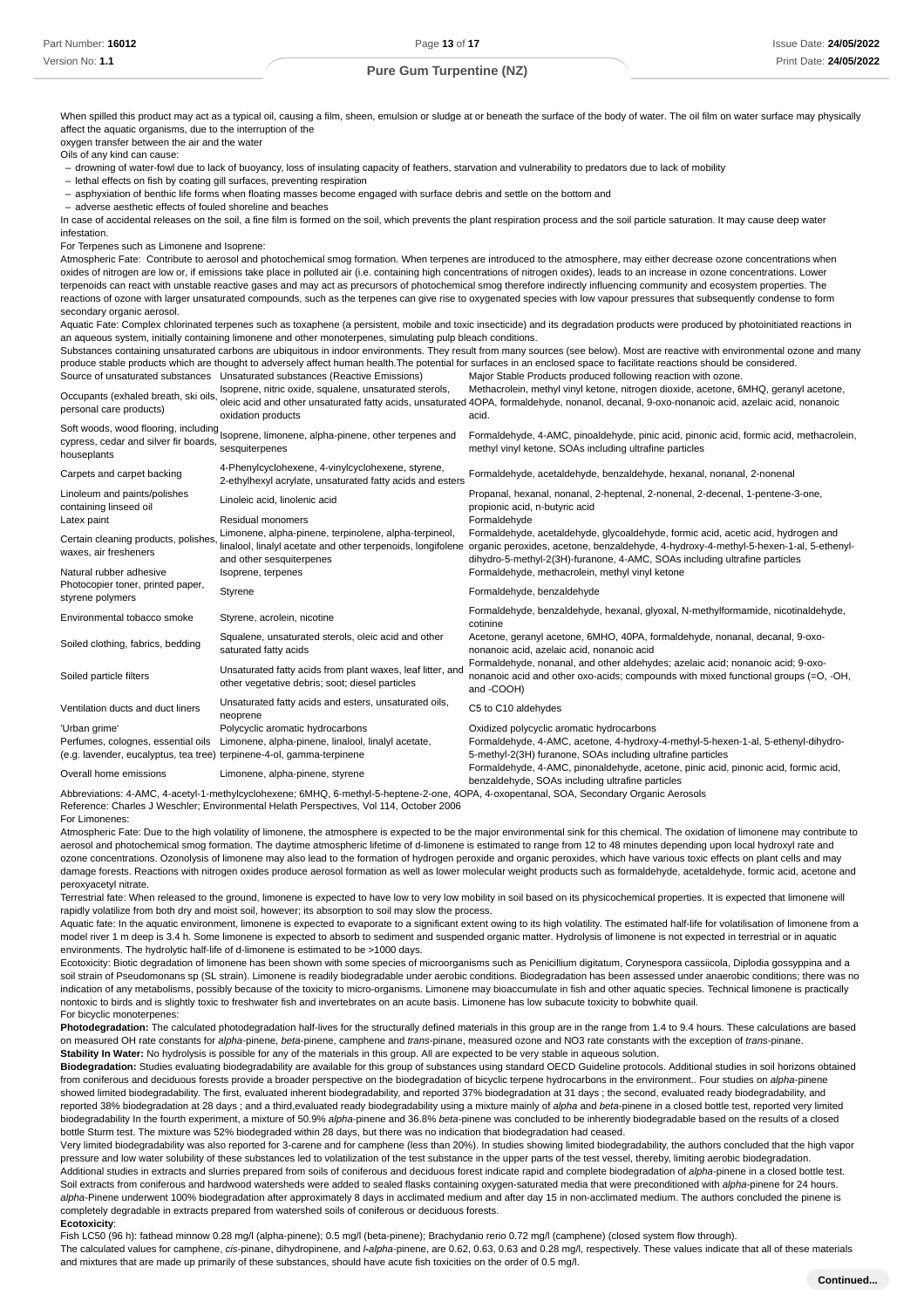Daphnia magna LC50 (48 h): 1.44 mg/l (alpha-pinene); 1.256 mg/l (beta-pinene)

The calculated values for camphene, cis-pinane, dihydropinene, and *I-alpha-*pinene, 0.79, 0.8, 0.8 and 0.22 mg/l, respectively, indicates that all of these materials and mixtures that primarily are made up of these substances, should all have acute aquatic invertebrate toxicities on the order of 1.0 mg/l.

The 96-hour calculated values for camphene, cis-pinane, dihydropinene, and *I-alpha*-pinene, 0.56, 0.57, 0.57 and 0.22 mg/l, respectively, indicates that all of these materials and mixtures that primarily are made up of these substances, should all have acute aquatic plant toxicity on the order of 0.5 mg/l. **DO NOT** discharge into sewer or waterways.

#### **Persistence and degradability**

| Ingredient | Persistence: Water/Soil               | Persistence: Air                      |
|------------|---------------------------------------|---------------------------------------|
|            | No Data available for all ingredients | No Data available for all ingredients |
|            |                                       |                                       |

## **Bioaccumulative potential**

| Ingredient       | <b>Bioaccumulation</b>                |  |
|------------------|---------------------------------------|--|
|                  | No Data available for all ingredients |  |
| Mobility in soil |                                       |  |

No Data available for all ingredients

# **SECTION 13 Disposal considerations**

**Ingredient Mobility** 

#### **Waste treatment methods**

#### **Product / Packaging disposal**

Containers may still present a chemical hazard/ danger when empty. –

- Return to supplier for reuse/ recycling if possible.
- **Otherwise**
- If container can not be cleaned sufficiently well to ensure that residuals do not remain or if the container cannot be used to store the same product, then puncture containers, to prevent re-use, and bury at an authorised landfill.
- Where possible retain label warnings and SDS and observe all notices pertaining to the product.

Legislation addressing waste disposal requirements may differ by country, state and/ or territory. Each user must refer to laws operating in their area. In some areas, certain wastes must be tracked.

A Hierarchy of Controls seems to be common - the user should investigate:

- Reduction –
- Reuse –
- Recycling –

- Disposal (if all else fails)

This material may be recycled if unused, or if it has not been contaminated so as to make it unsuitable for its intended use. If it has been contaminated, it may be possible to reclaim the product by filtration, distillation or some other means. Shelf life considerations should also be applied in making decisions of this type. Note that properties of a material may change in use, and recycling or reuse may not always be appropriate.

- **DO NOT** allow wash water from cleaning or process equipment to enter drains.

- It may be necessary to collect all wash water for treatment before disposal.
- In all cases disposal to sewer may be subject to local laws and regulations and these should be considered first.
- Where in doubt contact the responsible authority. –
- Recycle wherever possible.
- Consult manufacturer for recycling options or consult local or regional waste management authority for disposal if no suitable treatment or disposal facility can be identified.
- Dispose of by: burial in a land-fill specifically licensed to accept chemical and / or pharmaceutical wastes or Incineration in a licensed apparatus (after admixture with suitable
- combustible material).
- Decontaminate empty containers. Observe all label safeguards until containers are cleaned and destroyed.

Ensure that the hazardous substance is disposed in accordance with the Hazardous Substances (Disposal) Notice 2017

#### **Disposal Requirements**

Packages that have been in direct contact with the hazardous substance must be only disposed if the hazardous substance was appropriately removed and cleaned out from the package. The package must be disposed according to the manufacturer's directions taking into account the material it is made of. Packages which hazardous content have been appropriately treated and removed may be recycled.

The hazardous substance must only be disposed if it has been treated by a method that changed the characteristics or composition of the substance and it is no longer hazardous. DO NOT deposit the hazardous substance into or onto a landfill or a sewage facility.

Burning the hazardous substance must happen under controlled conditions with no person or place exposed to

(1) a blast overpressure of more than 9 kPa; or

(2) an unsafe level of heat radiation.

The disposed hazardous substance must not come into contact with class 1 or 5 substances.

## **SECTION 14 Transport information**

## **Labels Required**



## **HAZCHEM**

3Y

| <b>Land transport</b><br>(UN) | Air transport (ICAO-IATA / DGR) | Sea transport (IMDG-Code /<br>GGVSee) |
|-------------------------------|---------------------------------|---------------------------------------|
|                               |                                 |                                       |
| Environmental hazard:         | Environmental hazard:           | Environmental hazard:                 |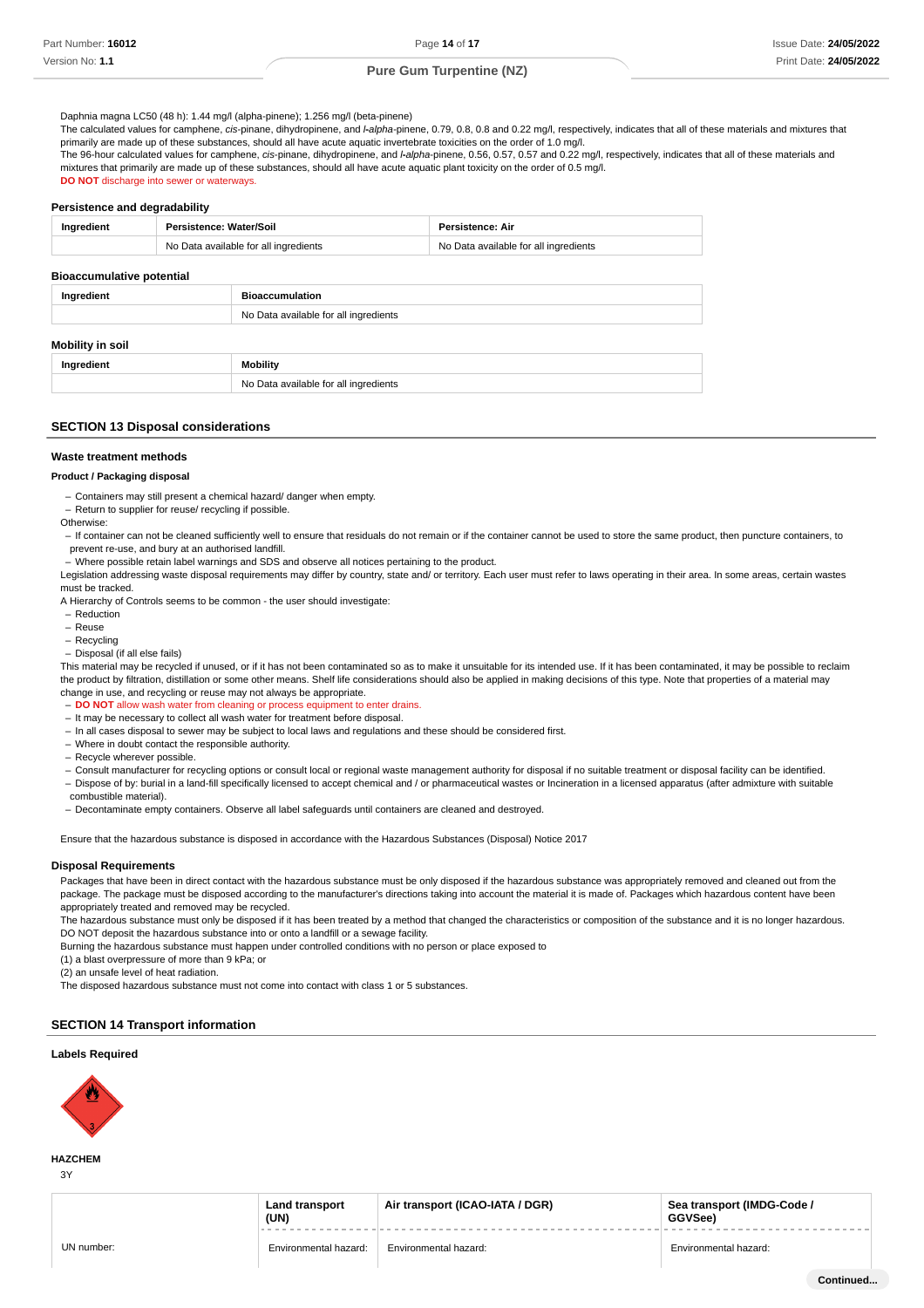| 1299                                                        | <b>Not Applicable</b>                        | <b>Not Applicable</b>                                                 | <b>Not Applicable</b>                        |
|-------------------------------------------------------------|----------------------------------------------|-----------------------------------------------------------------------|----------------------------------------------|
| UN proper shipping name:<br><b>TURPENTINE (contains gum</b> | Special provisions:<br><b>Not Applicable</b> | <b>ERG Code:</b><br>3L                                                | <b>EMS Number:</b><br><b>F-E, S-E</b>        |
| turpentine)<br>Transport hazard class(es):                  | Limited quantity:<br>5L                      | Special provisions:<br><b>Not Applicable</b>                          | Special provisions:<br><b>Not Applicable</b> |
| 3                                                           |                                              | Cargo Only Packing Instructions:                                      | <b>Limited Quantities:</b>                   |
| Subrisk:<br><b>Not Applicable</b>                           |                                              | 366                                                                   | 5 L                                          |
| Packing group:                                              |                                              | Cargo Only Maximum Qty / Pack:<br>220 L                               |                                              |
| Ш                                                           |                                              | Passenger and Cargo Packing Instructions:<br>355                      |                                              |
|                                                             |                                              | Passenger and Cargo Maximum Qty / Pack:<br>60 L                       |                                              |
|                                                             |                                              | Passenger and Cargo Limited Quantity Packing<br>Instructions:<br>Y344 |                                              |
|                                                             |                                              | Passenger and Cargo Limited Maximum Qty / Pack:<br>10 L               |                                              |

## **Transport in bulk in accordance with MARPOL Annex V and the IMSBC Code**

| <b>Product name</b> | Group         |  |
|---------------------|---------------|--|
| gum turpentine      | Not Available |  |

## **Transport in bulk in accordance with the ICG Code**

| <b>Product name</b> | <b>Ship Type</b> |  |
|---------------------|------------------|--|
| gum turpentine      | Not Available    |  |

## **SECTION 15 Regulatory information**

## **Safety, health and environmental regulations / legislation specific for the substance or mixture** This substance is to be managed using the conditions specified in an applicable Group Standard

| <b>HSR Number</b> | <b>Group Standard</b>                                                             |
|-------------------|-----------------------------------------------------------------------------------|
| HSR002528         | Cleaning Products Flammable Group Standard 2020                                   |
| HSR002495         | Additives Process Chemicals and Raw Materials Flammable Group Standard 2020       |
| HSR002662         | Surface Coatings and Colourants Flammable Group Standard 2020                     |
| HSR002611         | Metal Industry Products Flammable Group Standard 2020                             |
| HSR002621         | N.O.S. Flammable Group Standard 2020                                              |
| HSR002637         | Photographic Chemicals Flammable Group Standard 2020                              |
| HSR002641         | Polymers Flammable Group Standard 2020                                            |
| HSR002647         | Reagent Kits Group Standard 2020                                                  |
| HSR002650         | Solvents Flammable Group Standard 2020                                            |
| HSR002682         | Water Treatment Chemicals Flammable Group Standard 2020                           |
| HSR100425         | Pharmaceutical Active Ingredients Group Standard 2020                             |
| HSR002599         | Leather and Textile Products Flammable Group Standard 2020                        |
| HSR002603         | Lubricants Flammable Group Standard 2020                                          |
| HSR002548         | Corrosion Inhibitors Flammable Group Standard 2020                                |
| HSR002552         | Cosmetic Products Group Standard 2020                                             |
| HSR002556         | Dental Products Flammable Group Standard 2020                                     |
| HSR002563         | Embalming Products Flammable Group Standard 2020                                  |
| HSR002576         | Food Additives and Fragrance Materials Flammable Group Standard 2020              |
| HSR002583         | Fuel Additives Flammable Group Standard 2020                                      |
| HSR002596         | Laboratory Chemicals and Reagent Kits Group Standard 2020                         |
| HSR100757         | Veterinary Medicines Limited Pack Size Finished Dose Group Standard 2020          |
| HSR100758         | Veterinary Medicines Non dispersive Closed System Application Group Standard 2020 |
| HSR100759         | Veterinary Medicines Non dispersive Open System Application Group Standard 2020   |

Please refer to Section 8 of the SDS for any applicable tolerable exposure limit or Section 12 for environmental exposure limit.

## **gum turpentine is found on the following regulatory lists**

- International WHO List of Proposed Occupational Exposure Limit (OEL) Values for

Manufactured Nanomaterials (MNMS)

New Zealand Approved Hazardous Substances with controls –

– New Zealand Hazardous Substances and New Organisms (HSNO) Act - Classification of Chemicals

– New Zealand Hazardous Substances and New Organisms (HSNO) Act - Classification of Chemicals - Classification Data

- New Zealand Inventory of Chemicals (NZIoC)

- New Zealand Workplace Exposure Standards (WES)

## **Hazardous Substance Location**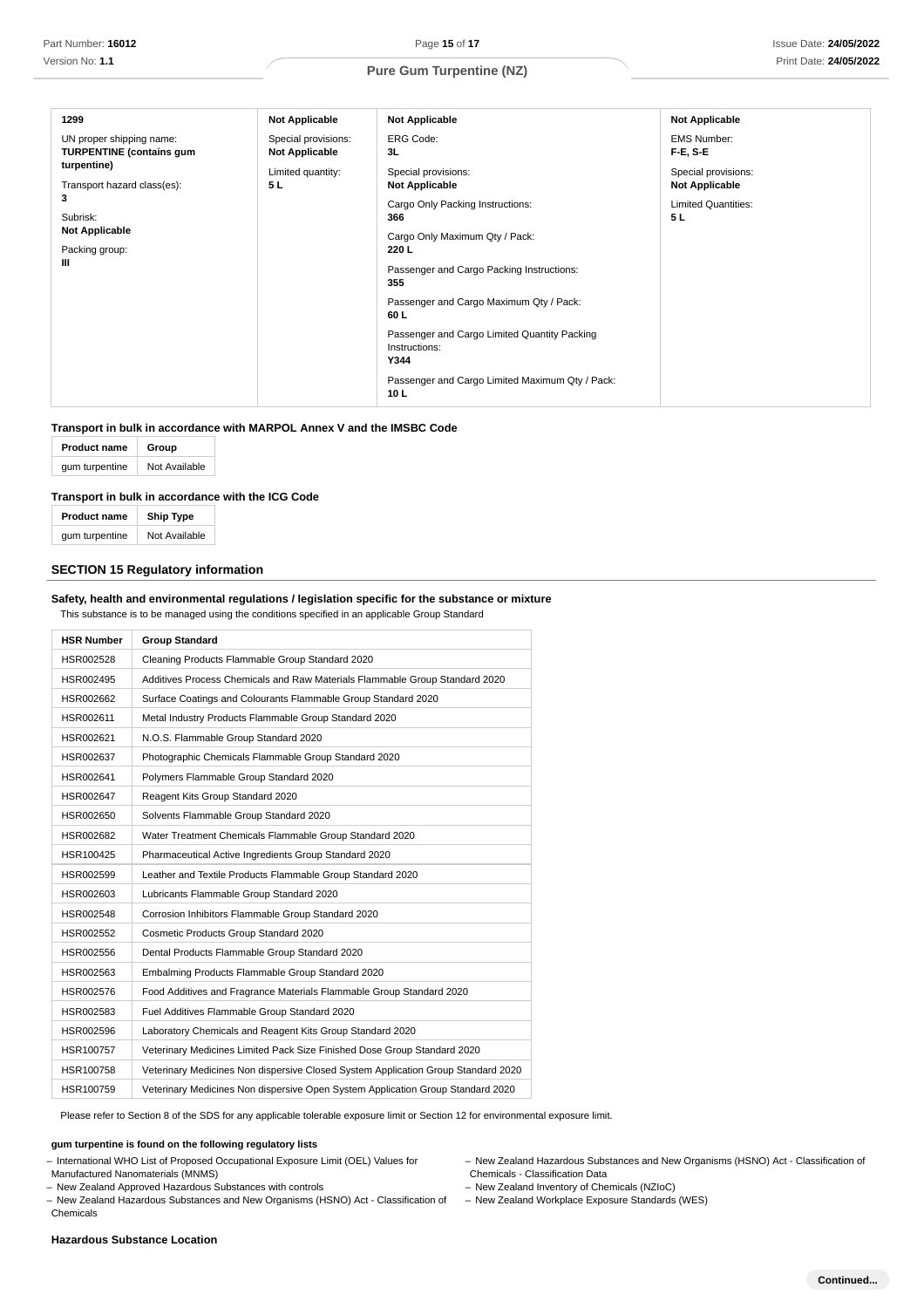Subject to the Health and Safety at Work (Hazardous Substances) Regulations 2017.

| <b>Hazard Class</b> | <b>Quantity (Closed Containers)</b>           | <b>Quantity (Open Containers)</b> |
|---------------------|-----------------------------------------------|-----------------------------------|
| 3.1C                | 500 L in containers more than 5 L             | 250L                              |
| 3.1C                | 1 500 L in containers up to and including 5 L | 250 L                             |

#### **Certified Handler**

Subject to Part 4 of the Health and Safety at Work (Hazardous Substances) Regulations 2017.

| <b>Class of substance</b> | Quantities     |  |
|---------------------------|----------------|--|
| Not Applicable            | Not Applicable |  |

Refer Group Standards for further information

## **Maximum quantities of certain hazardous substances permitted on passenger service vehicles**

Subject to Regulation 13.14 of the Health and Safety at Work (Hazardous Substances) Regulations 2017.

| <b>Hazard Class</b> | Gas (aggregate water capacity in mL) | Liquid (L) | Solid (kg) | Maximum quantity per package for each classification |
|---------------------|--------------------------------------|------------|------------|------------------------------------------------------|
| 3.1C or 3.1D        |                                      |            |            |                                                      |

## **Tracking Requirements**

Not Applicable

#### **National Inventory Status**

| <b>National Inventory</b>                          | <b>Status</b>                                                                                                                                                                                        |
|----------------------------------------------------|------------------------------------------------------------------------------------------------------------------------------------------------------------------------------------------------------|
| Australia - AIIC / Australia Non-Industrial<br>Use | Yes                                                                                                                                                                                                  |
| Canada - DSL                                       | Yes                                                                                                                                                                                                  |
| Canada - NDSL                                      | No (gum turpentine)                                                                                                                                                                                  |
| China - IECSC                                      | Yes                                                                                                                                                                                                  |
| Europe - EINEC / ELINCS / NLP                      | Yes                                                                                                                                                                                                  |
| Japan - ENCS                                       | Yes                                                                                                                                                                                                  |
| Korea - KECI                                       | Yes                                                                                                                                                                                                  |
| New Zealand - NZIoC                                | Yes                                                                                                                                                                                                  |
| Philippines - PICCS                                | Yes                                                                                                                                                                                                  |
| USA - TSCA                                         | Yes                                                                                                                                                                                                  |
| Taiwan - TCSI                                      | Yes                                                                                                                                                                                                  |
| Mexico - INSQ                                      | Yes                                                                                                                                                                                                  |
| Vietnam - NCI                                      | Yes                                                                                                                                                                                                  |
| Russia - FBEPH                                     | Yes                                                                                                                                                                                                  |
| Legend:                                            | Yes = All CAS declared ingredients are on the inventory<br>No = One or more of the CAS listed ingredients are not on the inventory. These ingredients may be exempt or will require<br>registration. |

## **SECTION 16 Other information**

**: Revision Date** 24/05/2022

**: Initial Date** 24/05/2022

## **Other information**

Classification of the preparation and its individual components has drawn on official and authoritative sources as well as independent review by the Chemwatch Classification committee using available literature references.

The SDS is a Hazard Communication tool and should be used to assist in the Risk Assessment. Many factors determine whether the reported Hazards are Risks in the workplace or other settings. Risks may be determined by reference to Exposures Scenarios. Scale of use, frequency of use and current or available engineering controls must be considered.

#### **Definitions and abbreviations**

- PC-TWA: Permissible Concentration-Time Weighted Average PC-STEL: Permissible Concentration-Short Term Exposure Limit
- IARC: International Agency for Research on Cancer
- ACGIH: American Conference of Governmental Industrial Hygienists
- STEL: Short Term Exposure Limit
- TEEL: Temporary Emergency Exposure Limit。
- IDLH: Immediately Dangerous to Life or Health Concentrations
- ES: Exposure Standard OSF: Odour Safety Factor
- NOAEL :No Observed Adverse Effect Level
- LOAEL: Lowest Observed Adverse Effect Level
- TLV: Threshold Limit Value
- LOD: Limit Of Detection
- OTV: Odour Threshold Value
- BCF: BioConcentration Factors
- BEI: Biological Exposure Index
- AIIC: Australian Inventory of Industrial Chemicals DSL: Domestic Substances List
- NDSL: Non-Domestic Substances List